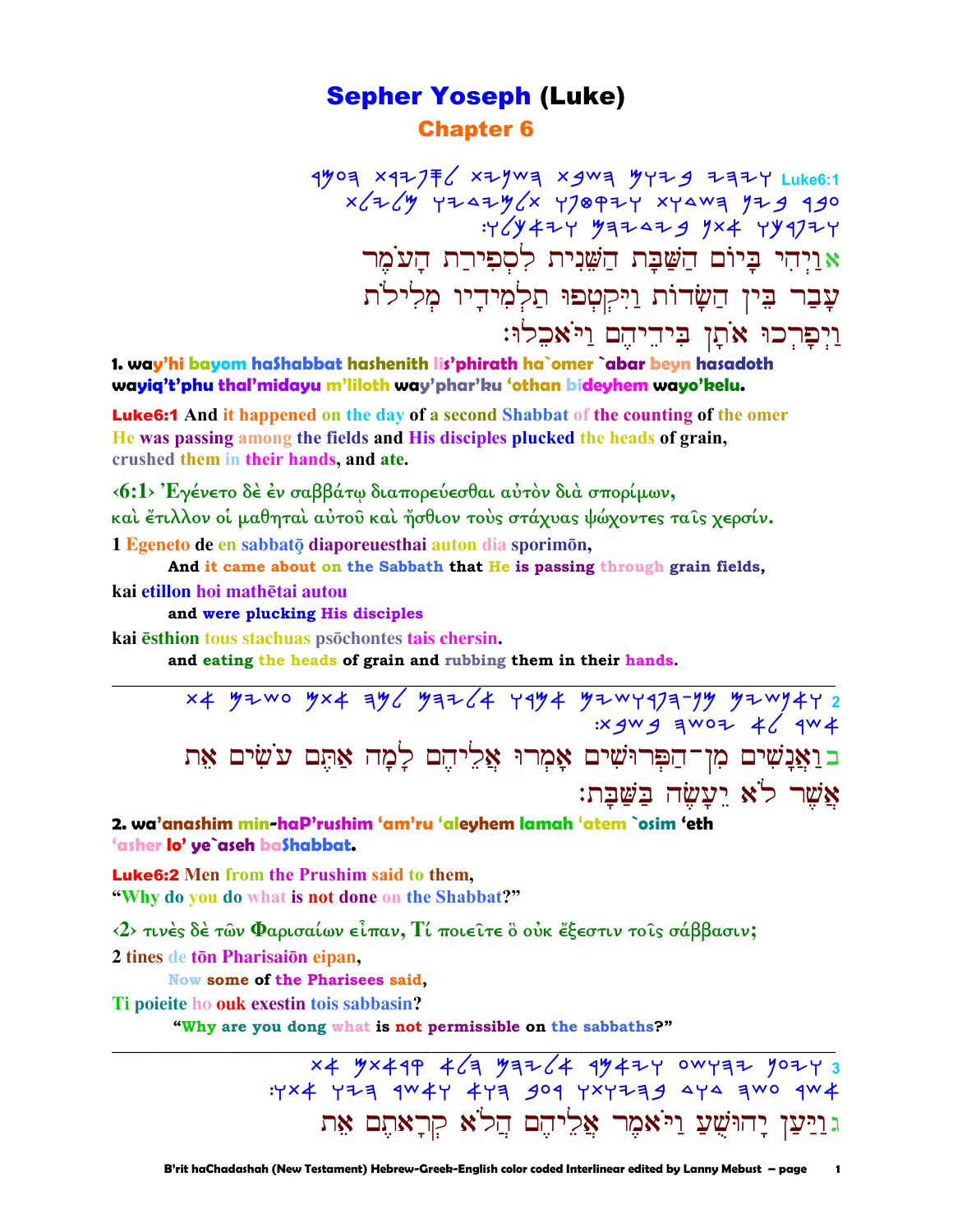## אֲשֵׁר עַשַׂה דוד בְּהִיוֹתוֹ רַעָב הוּא וַאֲשֵׁר הַיוּ אַתּוֹ:

3. wava`an Yahushuà wayo'mer 'aleyhem halo' q'ra'them 'eth 'asher `asah Dawid bih'yotho ra`eb hu' wa'asher hayu 'ito.

**Luke6:3** OW5 $4\%$  answered and said to them, "Have you not read what Dawid did when he was hungry, he and those who were with him."

 $\langle 3 \rangle$  και άποκριθείς πρός αύτους είπεν ο 'Iησούς, Ούδε τούτο ανέγνωτε δ έποίησεν Δαυὶδ ὅτε ἐπείνασεν αὐτὸς καὶ οἱ μετ' αὐτοῦ [ὄντες],

3 kai apokritheis pros autous eipen ho Iēsous,

And having answered to them said Yahushua,

**Oude touto anegnote ho epoiesen Dauid hote epeinasen autos** "Not this having you read what David did when he was hungry

kai hoi met' autou [ontes],

and the ones with him being hungry,"

 $77777$   $946-x4$   $1977$   $97764$   $x79-64$   $49$   $1044$  $Y$  //  $Y$  //  $Y$  //  $Y$  //  $Y$  //  $Y$  //  $Y$  //  $Y$  //  $Y$  //  $Y$  //  $Y$  //  $Y$  //  $Y$  //  $Y$  //  $Y$  //  $Y$  //  $Y$  //  $Y$  //  $Y$  //  $Y$  //  $Y$  //  $Y$  //  $Y$  //  $Y$  //  $Y$  //  $Y$  //  $Y$  //  $Y$  //  $Y$  //  $Y$  //  $Y$  //  $Y$  ראֲשֶׁר בָא אֶל־בִּית הָאֱלֹהִים וַיִּקַח אֵת־לֵחֵם הַפַּנִים וַיֹּאכַל וְנֵם־נָתַן לַאֲנָשָׁיו אֶת אֲשֶׁר לֹא נָכוֹן לְאָכְלוֹ כי אם־לכֹהנים לבדם:

4. 'asher ba' 'el-beyth ha'Elohim wayiaach 'eth-lechem hapanim wayo'kal w'gam-nathan la'anashayu 'eth 'asher lo' nakon l'ak'lo ki 'im-lakohanim l'badam.

**Luke6:4** "that he entered into the house of the Elohim, and took the bread of the presence and ate and also gave it to his men something that is not correct to eat except for the priests alone?"

(4) [ως] είσηλθεν είς τον οίκον του θεου και τους άρτους της προθέσεως λαβών ἔφαγεν καὶ ἔδωκεν τοῖς μετ' αὐτοῦ, οῢς οὐκ ἔξεστιν φαγεῖν

εί μή μόνους τους ιερείς;

4 [hōs] eiselthen eis ton oikon tou theou

How he entered in the house of the Elohim

kai tous artous tēs protheseōs labōn ephagen kai edōken tois

and the loaves of the presentation having taken he ate and gave to the ones

met' autou, hous ouk exestin phagein ei mē monous tous hiereis? with him, which is not permissible to eat except only the priests?

> $:477 \times 909$   $7747 - 77$   $747 - 79$   $79$   $7764$   $79764$   $79764$ הוַיֹּאמִר אַלִיהֵם כִּי בֶּן־הָאָדָם גַּם־אֲדוֹן הַשַּׁבָּת הוּא:

5. wayo'mer 'aleyhem ki Ben-ha'Adam gam-'Adon haShabbat hu'.

**Luke6:5** He said to them. "For the Son of Man is also Adon (Master) of the Shabbat."

 $\langle 5 \rangle$  και έλεγεν αύτοις, Κύριός έστιν του σαββάτου ο υίος του ανθρώπου.

5 kai elegen autois, Kyrios estin tou sabbatou ho huios tou anthropou.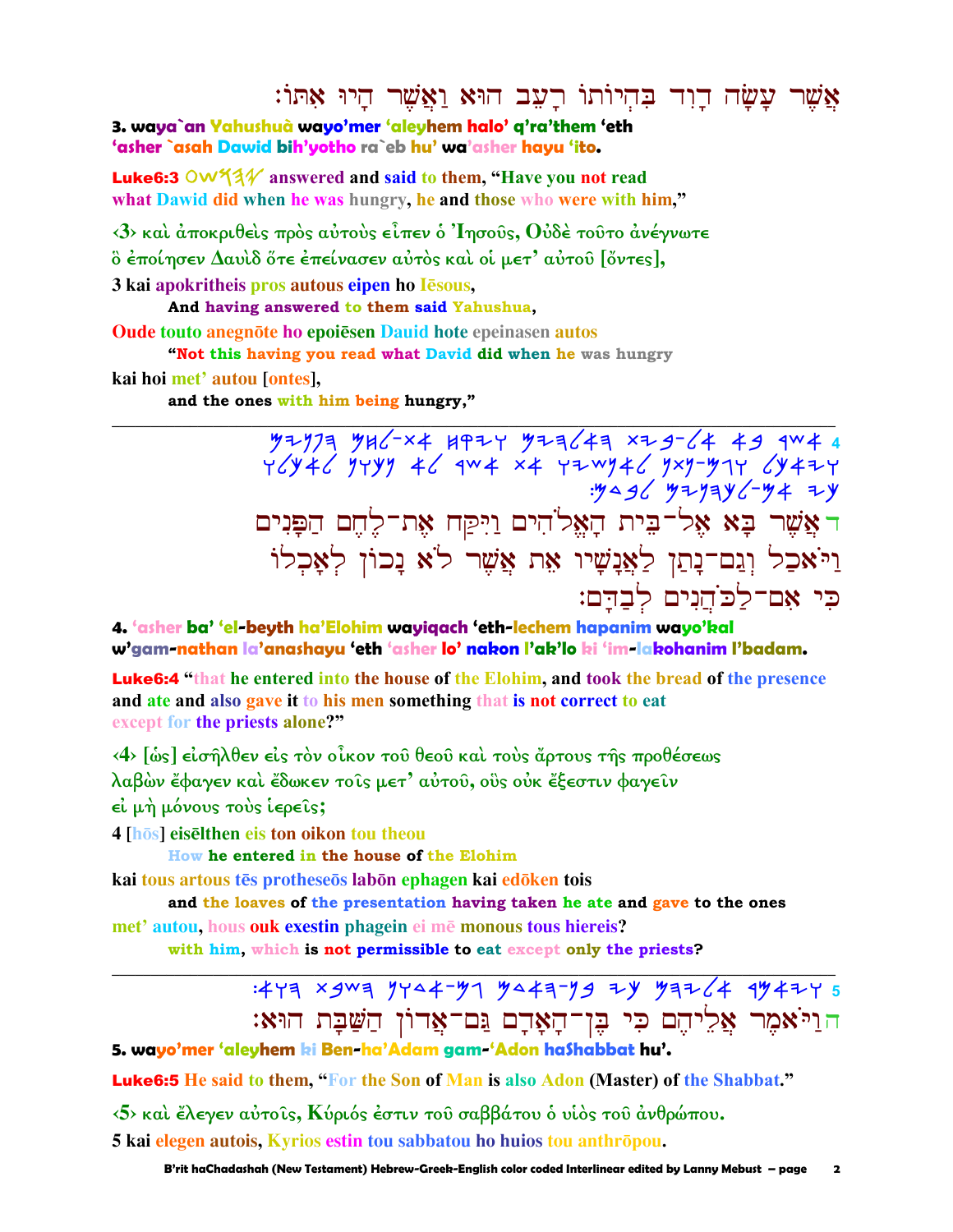And He was saying to them, "Master is of the Sabbath the Son of Man."

ay/zy x7yya xzg-/4 49zy x9H4 xgwg zazy 6 ו וַיְהִי בִּשֲׁבַת אָחֶרֶת וַיַּבֹא אֶל־בִּית הַכִּנֵסֵת וַיִּלֲמֶד וְשָׁם אִישׁ אֱשֶׁר יַבְשָׁה יַדוֹ הַיְמַנִית:

6. way'hi b'Shabbat 'achereth wayabo' 'el-beyth hak'neseth way'lamed w'sham 'ish 'asher yab'shah yado hay'manith.

**Luke6:6** And it came to pass on another Shabbat He entered into the house of synagogue and taught. and a man was there whose right hand was withered.

(6) Έγένετο δε εν ετέρω σαββάτω είσελθείν αύτον είς την συναγωγήν και διδάσκειν. και ήν άνθρωπος έκει και ή χειρ αύτου ή δεξιά ήν ξηρά.

6 Egeneto de en heterō sabbatō eiselthein auton eis tēn synagōgēn

And it came about on another Sabbath that He entered into the synagogue kai didaskein, kai ēn anthrōpos ekei kai hē cheir autou hē dexia ēn xēra.

and taught. And there was a man there also his hand the right one was withered.

797779477994 xy496 yzwyqyay yzqyta yc-ygq4zy זוַיָּאֶרְבוּ־לוֹ הַסוֹפְרִים וְהַפְּרוּשִׁים לְרִאוֹת אָם־יִרְפַּא בַשַּׁבַּת לִמַעַן יִמְצִאוּ עַלַיו עַלִילֹת הִבְרִים:

7. waye'er'bu-lo hasoph'rim w'haP'rushim lir'oth 'im-yir'pa' ba\$habbat l'ma`an yim'ts'u `alayu `aliloth d'barim.

**Luke6:7** The scribes and the Prushim waited in ambush for Him to see if He would heal on the Shabbat, so that they could find wrongful words to hold against Him.

<7> παρετηρούντο δέ αύτον οί γραμματείς και οί Φαρισαίοι

εί έν τώ σαββάτω θεραπεύει, ίνα εύρωσιν κατηγορείν αύτου.

7 pareterounto de auton hoi grammateis kai hoi Pharisaioi ei en to sabbato therapeuei, Now were watching Him the scribes and the Pharisees if on the Sabbath he heals,

hina heurōsin katēgorein autou.

in order that they might find something to accuse Him.

חוהוא יָדַע אֶת־מַחִשְׁבוֹתַם וַיֹּאמֶר אֶל־הַאִישׁ אֲשֶׁר יַבְשָׁה יַדוֹ קוּם וַעֲמוֹד בַּתַּוֶד וַיַּקַם וַיַּעֲמֹד:

8. w'hu' vada` 'eth-mach'sh'botham wavo'mer 'el-ha'ish 'asher vab'shah vado qum wa`amod batawe'k wayaqam waya`amod.

**Luke6:8** But He knew their thoughts, and said to the man whose hand was withered, "Arise; stand in the middle." And he arose and stood.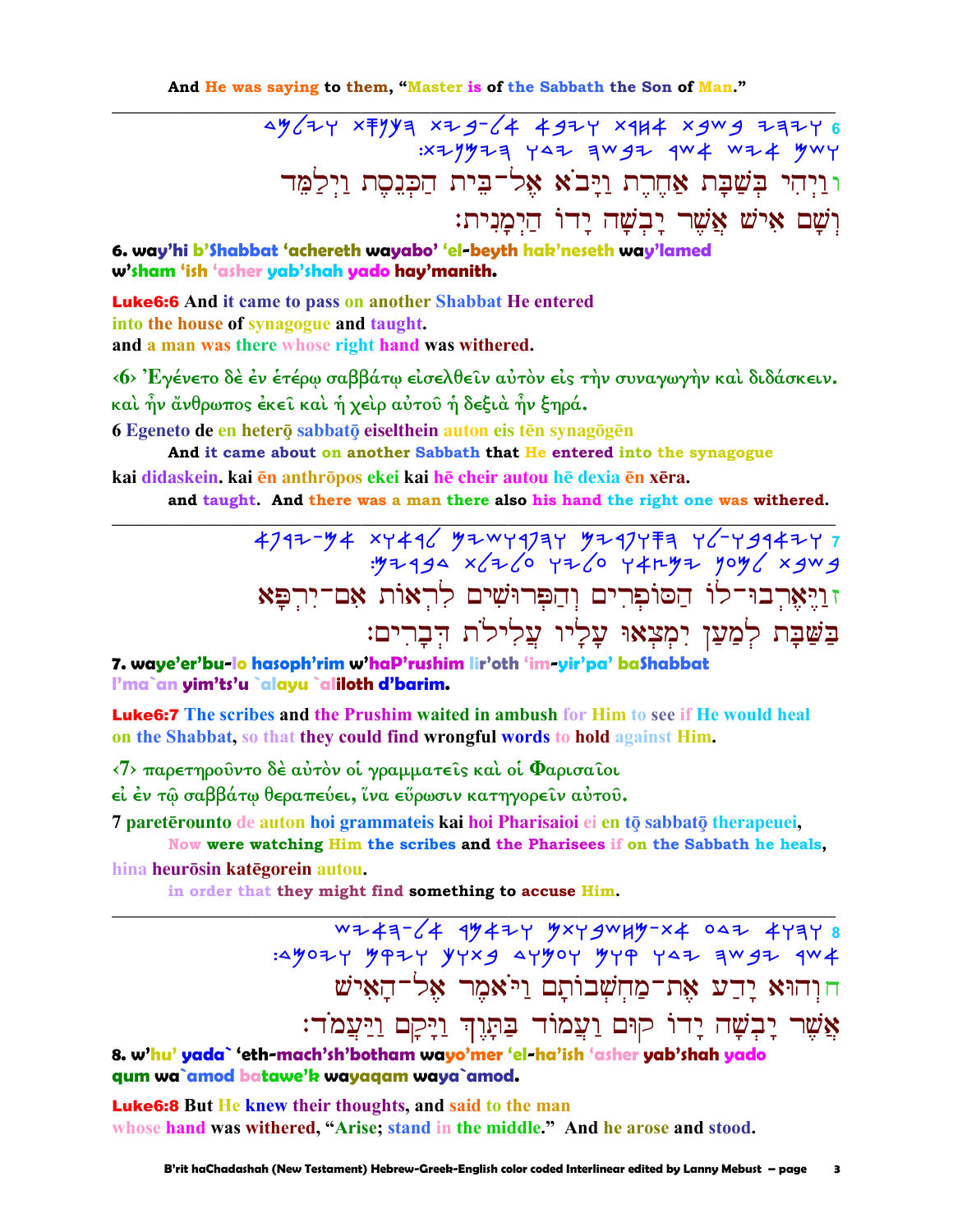<8> αύτος δε ήδει τους διαλογισμους αύτων, είπεν δε τω άνδρι τω ξηράν έχοντι την χείρα, Έγειρε και στηθι είς το μέσον· και άναστας έστη. 8 autos de ędei tous dialogismous auton, eipen de to andri to xeran echonti ten cheira,

But He knew their thoughts, and said to the man withered having the hand, Egeire kai stēthi eis to meson; kai anastas estē.

"Rise and stand in the midst." And having arisen he stood.

:4946-44 WJY 621236 0936 44 9202363 xgwg טוַיֹּאמֶר אֱלִיהֶם יַהוּשִׁעַ אֲשָׁאֲלַה אֶתְכֶם דַבָר מַה־הַנַּכוֹן בַשַּׁבַת הַלְהֵיטִיב אָם לְהָרֶעַ לְהַצִּיל נֵפֵשׁ אִם־לְאַבֶּד:

9. wayo'mer 'aleyhem Yahushuà 'esh'alah 'eth'kem dabar mah-hanakon bashabbat hal'heytib 'im l'hare`a l'hatsil nephesh 'im-l'abed.

**Luke6:9** OW $44$  said to them, "I shall ask you something. What is correct on the Shabbat: to cause good or to cause harm? To rescue life or to destroy?"

 $\langle 9 \rangle$  είπεν δέ ο Ίησους προς αύτούς, Έπερωτώ υμας εί έξεστιν τώ σαββάτω άγαθοποιήσαι ή κακοποιήσαι, ψυχήν σώσαι ή άπολέσαι;

9 eipen de ho Iesous pros autous, Eperōtō hymas ei exestin tō sabbatō

And said Yahushua to them, "I ask you whether it is permissible on the Sabbath agathopoiēsai ē kakopoiēsai, psychēn sōsai ē apolesai?

to do good or to do evil, to save life or destroy it?"

יוַיַּבֵּט סַבְיִב אֶל־כִּלַם וַיֹּאמֶר לַאָישׁ פִּשֹׁט אֶת־יַחֵד וייעש כן ותרפא ידו ותשב כאחרת:

10. wayabet sabib 'el-kulam wayo'mer la'ish p'shot 'eth-yadeak waya`as ken wateraphe' yado watashab ka'achereth.

**Luke6:10** He looked around intently at all of them and said to the man, "Stretch out your hand." He did so and his hand was restored and returned to being like the other.

<10> και περιβλεψάμενος πάντας αύτους είπεν αύτω, "Εκτεινον την χειρά σου. ό δέ έποίησεν και άπεκατεστάθη ή χειρ αύτου.

10 kai periblepsamenos pantas autous eipen auto, Ekteinon tēn cheira sou.

And having looked around at all of them said to him, "Stretch out your hand." ho de epoiesen, kai apekatestathe he cheir autou.

And He did, and was restored his hand.

: 0WYAZ XYWO (-AY 4HZ YAFYZY AYH Y4 (Y) AYAY 11 יאוהִמַּה נִמְלְאוּ חֵמַה וַיִּיַּסְדוּ יַחַד מַה־לַעֲשׂוֹת לִיַהוּשִׁעַ:

11. w'hemah nim'l'u chemah wayiuas'du yachad mah-la`asoth l'Yahushuà.

**Luke6:11** And they were filled with anger and took counsel together

B'rit haChadashah (New Testament) Hebrew-Greek-English color coded Interlinear edited by Lanny Mebust - page  $\overline{a}$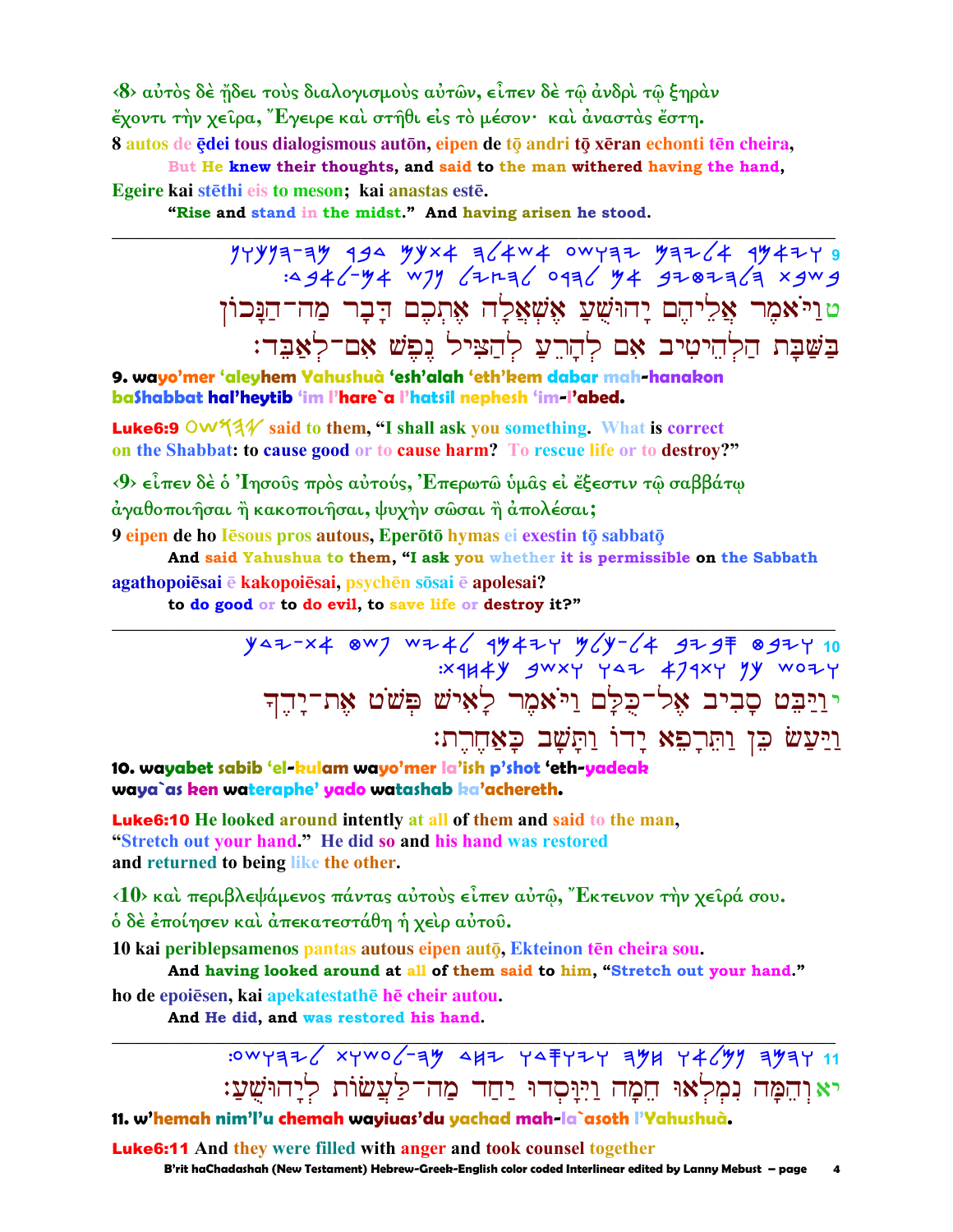about what they to do to OW53V.

<11> αύτοι δε επλήσθησαν ανοίας

καὶ διελάλουν πρὸς ἀλλήλους τί ἂν ποιήσαιεν τῷ Ἰησοῦ.

11 autoi de eplesthesan anoias

But they were filled with fury

kai dielaloun pros allelous ti an poiesaien to lesou.

and they were discussing with one another what they might do to Yahushua.

יבויהי בַיַּמִים הָהֶם וַיֵּצֵא הַהַרַה לְהִתְפַּלֵל וַיַּעֲמֹד כָּל־הַלַּיְלַה בַּתְּפִלַּה לֵאלֹהִים:

12. way'hi bayamim hahem wayetse' haharah l'hith'palel waya`amod kal-halay'lah bat'philah l'Elohim.

**Luke6:12** In those days He went out to the mountain to pray and stood all night in prayer to Elohim.

<12> Ενένετο δέ έν ταις ήμέραις ταύταις έξελθειν αύτον είς το όρος προσεύξασθαι, και ήν διανυκτερεύων έν τη προσευχη του θεου.

12 Egeneto de en tais hemerais tautais exelthein auton eis to oros proseuxasthai, Now it came about in these days that He went forth to the mountain to pray,

kai en dianyktereuon en te proseuche tou theou.

and he was spending the whole night in prayer to the Elohim.

13 YZAZY / 774 YZ 4 774 AP 974 F4 1997<br>YZHZ W YZA 49P 9W4 9W0 YZYW YAY 9HSZY: יג וּבְהִיֹת הַבֹקֵר אָסַף אֵלָיו אֶת־תַּלְמִידָיו וַיִּבְחַר מֶהֶם שָׁנֵים עַשַׂר אֱשֶׁר קַרַא לַהֶם שָׁלִיחִים:

13. ubih'yoth haboqer 'asaph 'elayu 'eth-tal'midayu wayib'char mehem sh'neym `asar 'asher qara' lahem sh'lichim.

**Luke6:13** When the morning came, He gathered His disciples to Himself and chose from among them twelve whom He called as apostles:

<13> και ὅτε έγένετο ήμέρα, προσεφώνησεν τους μαθητάς αύτου, και έκλεξάμενος άπ' αύτῶν δώδεκα, οὓς και άποστόλους ώνόμασεν, 13 kai hote egeneto hēmera, prosephōnēsen tous mathētas autou,

and when day came, He summoned His disciples,

kai eklexamenos ap<sup>3</sup> autōn dōdeka, hous kai apostolous ōnomasen,

and having chosen from them twelve, whom also He named apostles,

4244 24474-x44 7499 7449-97 444 77094-x4 14 יד אָת־שָׁמְעוֹן אֲשֶׁר נַם־קִרָאוֹ פִּטְרוֹס וְאָת־אַנְדִרַי אַחִיו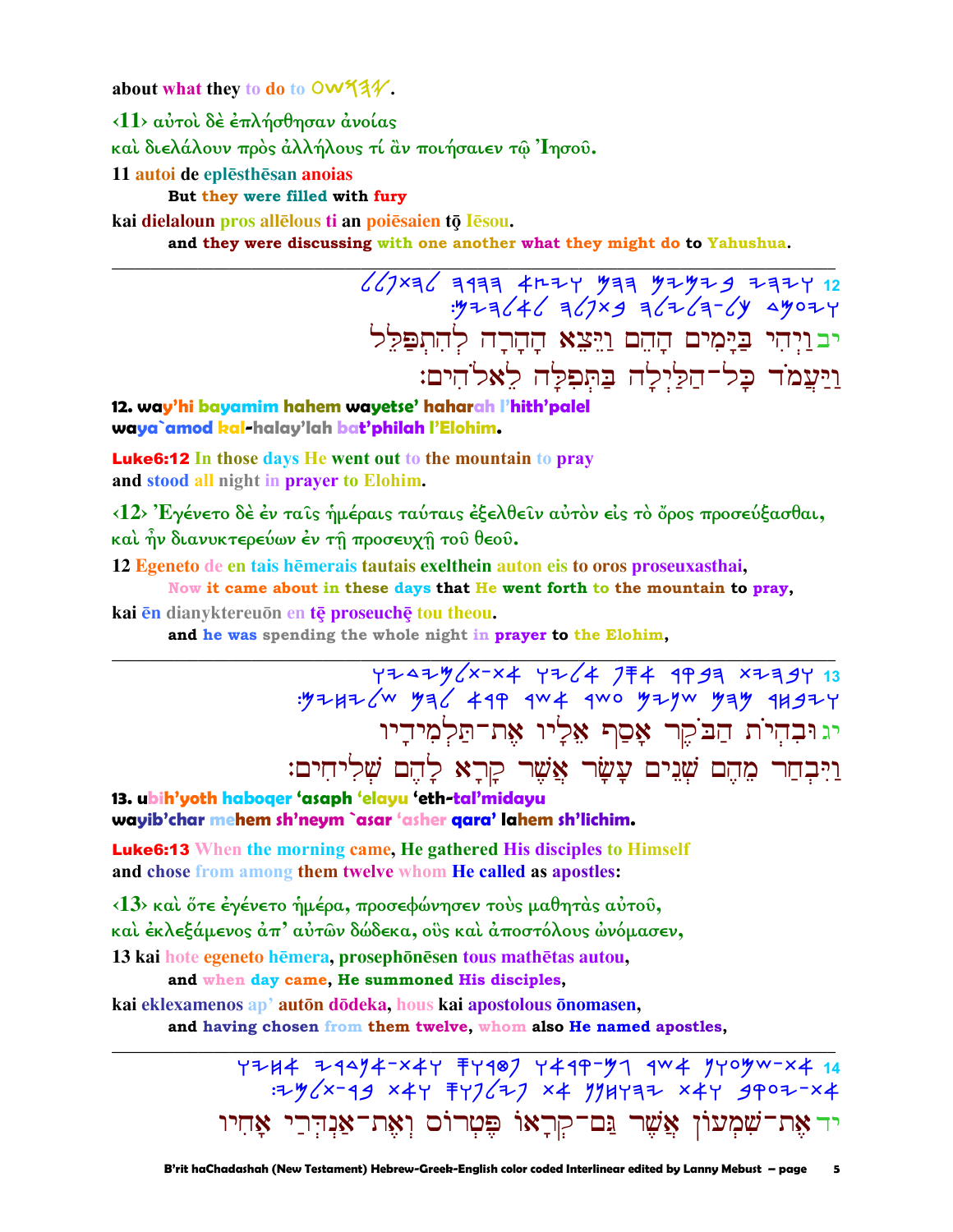אֶת־יַעֲקֹב וְאֶת יָהוּחָנָן אֶת פִּילִפּוֹס וְאֶת בַּר־תַּלְמַי:

14. 'eth-Shim'`on 'asher gam-g'ra'o Pet'ros w'eth-'An'd'ray 'achiu 'eth-Ya`agob w'eth Yahuchanan 'eth Pilipos w'eth Bar-Tal'may.

**Luke6:14** Shimeon, who was also called Petros (Kepha), and Andray his brother, **Yaaqob and Yahuchanan, and Pilippos and Bar Talmay,** 

<14> Σίμωνα ὃν καὶ ώνόμασεν Πέτρον, καὶ Ἀνδρέαν τὸν ἀδελφὸν αὐτοῦ, καὶ Ἰάκωβον καί Ίωάννην καί Φίλιππον καί Βαρθολομαΐον

14 Simona hon kai onomasen Petron, kai Andrean ton adelphon autou, Simon, who also he called Peter, and Andrew, his brother,

kai **Iakōbon kai Iōannēn kai Philippon kai Bartholomaion** and James and John and Philip and Bartholomew

> $7/4$ -19 4402-x44 444x-x44 +42xx4 x4 15  $:4999$  Y  $4997$   $4W4$   $9Y0W$   $X4Y$ טו אָת מַתִּתְיָהוּ וְאֶת־תוֹמָא וְאֶת־יַעֲקֹב בִּן־חַלִפַי וְאֶת־שִׁמְעוֹן אֲשֶׁר יִקַּרֵא לוֹ הַקַנַּא:

15. 'eth Mattith'Yahu w'eth-Toma' w'eth-Ya`agob ben-Chal'phay w'eth-Shim'`on 'asher yiqare' lo haqana'.

**Luke6:15 Mattith Yahu and Toma: Yaaqob the son of Chalphay.** and Shimeon who was called the zealot;

<15> καί Μαθθαΐον καί Θωμαν καί 'Ιάκωβον Άλφαίου

καί Σίμωνα τον καλούμενον Ζηλωτήν

15 kai Maththaion kai Thōman kai Iakōbon Halphaiou

and Matthew and Thomas and James, the son of Alphaeus,

kai Simōna ton kaloumenon Zēlōtēn

and Simon, the one being called a Zealot,

xyzqp-wz4 zayzz-x4y gpoz-yg zayzz-x4 16  $: 4FYY \times 7F3$   $4W4$   $4Y3Y$ טזאָת־יָהוּדָה בֶּן־יַעֲקֹב וְאֶת־יָהוּדָה אִישׁ־קִרְיּוֹת והוּא אֹשׁר היה למוֹסר:

16. 'eth-Yahudah ben-Ya`agob w'eth-Yahudah 'Ish-Q'rioth w'hu' 'asher hayah I'moser.

Luke6:16 Yahudah the son of Yaaqob, and Yahudah Ish Qerioth. He was the one who became a betraver.

<16> και 'Ιούδαν 'Ιακώβου και 'Ιούδαν 'Ισκαριώθ, ος έγένετο προδότης.

16 kai Ioudan Iakōbou kai Ioudan Iskariōth, hos egeneto prodotēs.

and Judas, the son of James, and Judas Iscariot, who became a traitor.

 $Y7447$ %  $Y7$   $Y84$   $Y1$   $Y1$   $Y1$   $Y1$   $Y2$   $Y3$   $Y4$   $Y5$   $Y1$   $Y1$  $1171$ <br>qr-y= 74Hy y w 94+ 34432-64y 39 yo 63PY  $.99777649$  479964 4x4 09W6 449 9W4 944744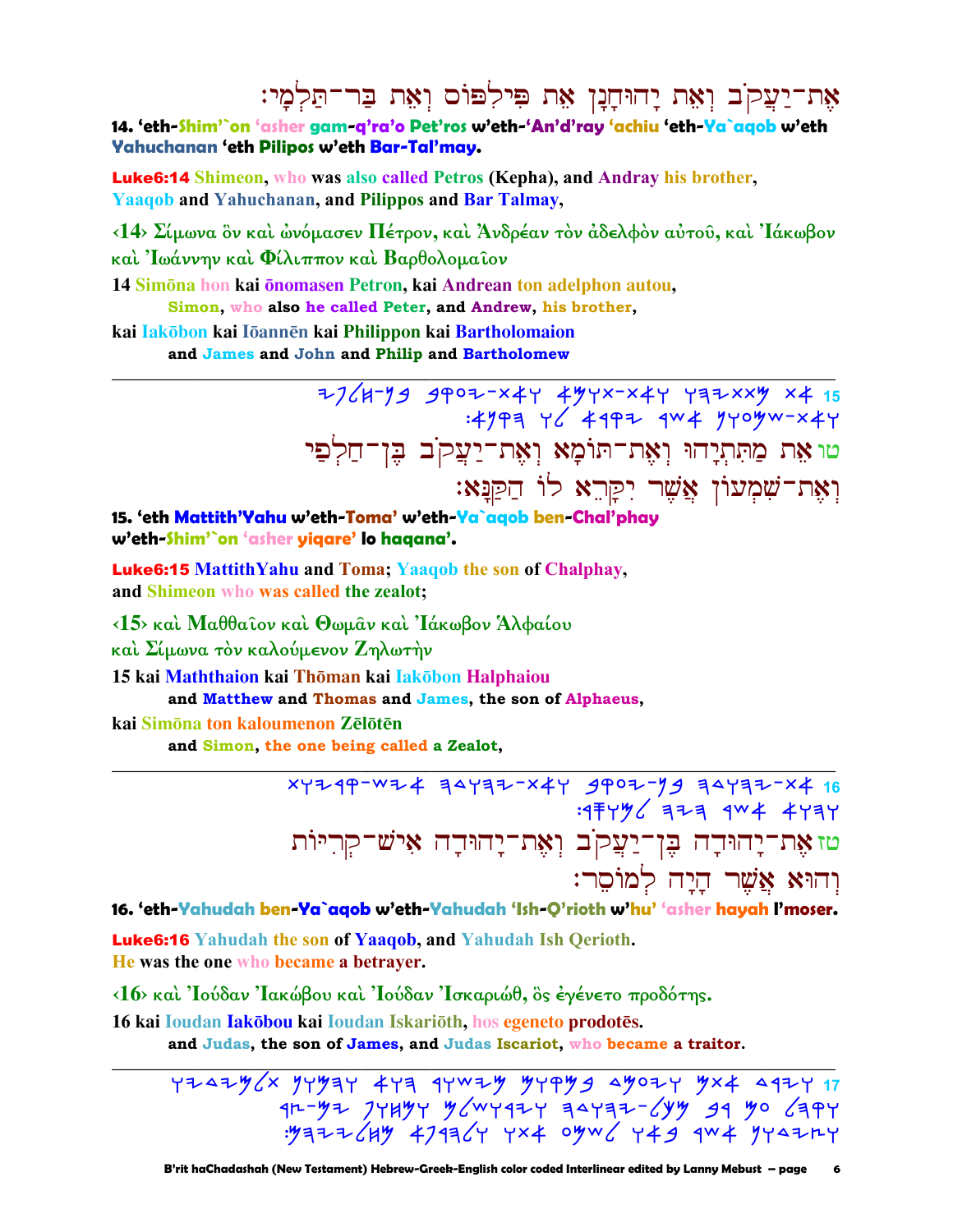יז וַיֵּרְדֵר אָתָם וַיַּעֲמֹד בִּמְקוֹם מִישׁוֹר הוּא וַהֲמוֹן תַּלְמִידַיו וּקִהַל עַם רַב מִכַּל־יַהוּדַה וִירוּשַׁלַיִם וּמֵחוֹף יַם־צֹר וִצִידוֹן אֲשֶׁר בַּאוּ לְשָׁמֹעַ אֹתוֹ וּלְהֵרַפָּא מֶחַלְיֵיהֵם:

**17. wayered 'itam waya`amod bim'qom mishor hu' wahamon tal'midayu uq'hal `am rab mikal-Yahudah wiYrushalam umechoph yam-Tsor w'Tsidon 'asher ba'u lish'mo`a 'otho ul'heraphe' mechal'yeyhem.**

Luke6:17 **He came down with them and He stood on a level place along with the crowd of His disciples. A large group of people assembled from all Yahudah and Yerushalam and from the shore of the sea of Tsor and Tsidon, who came to hear Him and to be healed from their sickness**

**‹17› Καὶ καταβὰς µετ' αὐτῶν ἔστη ἐπὶ τόπου πεδινοῦ, καὶ ὄχλος πολὺς µαθητῶν αὐτοῦ, καὶ πλῆθος πολὺ τοῦ λαοῦ ἀπὸ πάσης τῆς Ἰουδαίας καὶ Ἰερουσαλὴµ καὶ τῆς παραλίου Τύρου καὶ Σιδῶνος, 17 Kai katabas met** auton este epi topou pedinou,

**And having come down with them He stood on a level place, kai ochlos** polys mathētōn autou, kai plēthos poly tou laou

**and a great crowd of His disciples, and a great multititude of the people apo pass ts Ioudaias kai Ierousalm kai ts paraliou Tyrou kai Sidnos,**

**from all Judea and Jerusalem and the coastal region of Tyre and Sidon, \_\_\_\_\_\_\_\_\_\_\_\_\_\_\_\_\_\_\_\_\_\_\_\_\_\_\_\_\_\_\_\_\_\_\_\_\_\_\_\_\_\_\_\_\_\_\_\_\_\_\_\_\_\_\_\_\_\_\_\_\_\_\_\_\_\_\_\_\_\_\_\_\_\_\_\_\_\_\_\_\_\_\_\_\_\_\_\_\_\_\_\_\_**

## :wapryw twamf twjwrb Mynomh-Mgw **18**  יה וְנֵם־הַמְעִנִּים בְּרוּחוֹת טִמַאוֹת וירפאוּ:

#### **18. w'gam-ham'`unim b'ruchoth t'me'oth wayeraphe'u.**

Luke6:18 **and also with those plagued by impure spirits, and they were healed.** 

**‹18› οἳ ἦλθον ἀκοῦσαι αὐτοῦ καὶ ἰαθῆναι ἀπὸ τῶν νόσων αὐτῶν· καὶ οἱ ἐνοχλούµενοι ἀπὸ πνευµάτων ἀκαθάρτων ἐθεραπεύοντο, 18 hoi elthon** akousai autou kai iathēnai apo tōn nosōn autōn;

**who came to hear Him and to be healed from their diseases.** 

**kai hoi enochloumenoi** apo pneumatōn **akathartōn etherapeuonto**,

**And the ones being troubled by unclean spirits were being healed, \_\_\_\_\_\_\_\_\_\_\_\_\_\_\_\_\_\_\_\_\_\_\_\_\_\_\_\_\_\_\_\_\_\_\_\_\_\_\_\_\_\_\_\_\_\_\_\_\_\_\_\_\_\_\_\_\_\_\_\_\_\_\_\_\_\_\_\_\_\_\_\_\_\_\_\_\_\_\_\_\_\_\_\_\_\_\_\_\_\_\_\_\_**

<u>YX4Y R4r& R1Y91 ZY Y9 X016 YZWP9Y YYYRR=6YY 19</u> :"My-x4 3479Y יט וְכָל־הֶהָמוֹן מְבַקְשִׁים לָגַעַת בּוֹ כִּי גִבוּרָה יַצִאַה מֵאִתּוֹ וִרַפְאַה אֶת־כִּלַּם:

**19. w'kal-hehamon m'baq'shim laga`ath bo ki g'burah yats'ah me'ito w'raph'ah 'eth-kulam.**

Luke6:19 **All of the crowd sought to touch Him, for power went forth from Him and healed them all.**

**‹19› καὶ πᾶς ὁ ὄχλος ἐζήτουν ἅπτεσθαι αὐτοῦ, ὅτι δύναµις παρ' αὐτοῦ ἐξήρχετο καὶ ἰᾶτο πάντας.** 

 **B'rit haChadashah (New Testament) Hebrew-Greek-English color coded Interlinear edited by Lanny Mebust – page 7**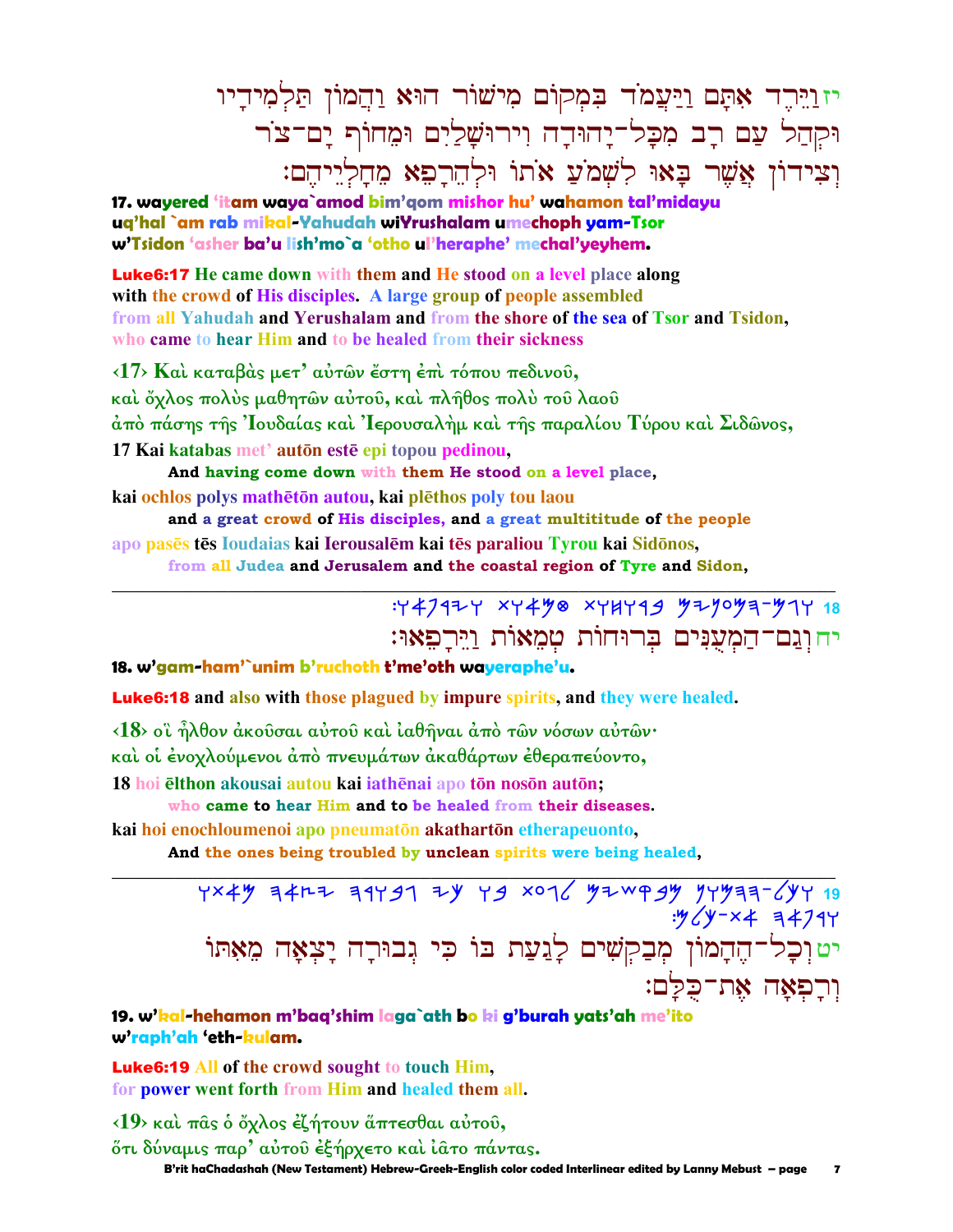#### 19 kai pas ho ochlos ezetoun haptesthai autou, and all the crowd were seeking to touch Him.

hoti dynamis par' autou exercheto kai iato pantas.

because power from Him was going out and He was healing everyone.

כוהוא נשא את־עיניו אל־תלמידיו וַיֹּאמַר אַשְׁרֵיכֶם אַתֶּם הָעֲנִיִּים כִּי־לָכֶם מַלְכוּת הָאֵלֹהִים: 20. w'hu' nasa' 'eth-`eynayu 'el-tal'midayu wayo'mar 'ash'reykem 'atem ha`aniim ki-lakem mal'kuth ha'Elohim.

**Luke6:20** He lifted up His eyes to His disciples and said, "Blessed are you who are poor, for yours is the kingdom of the Elohim."

<20> Και αύτος έπάρας τους όφθαλμους αύτου είς τους μαθητάς αύτου έλεγεν, Μακάριοι οί πτωχοί, ότι ύμετέρα έστιν ή βασιλεία του θεου. 20 Kai autos eparas tous ophthalmous autou eis tous mathētas autou elegen,

And He having lifted up His eyes to His disciples was saying, Makarioi hoi ptōchoi, hoti hymetera estin hē basileia tou theou.

"Blessed are the poor, for yours is the kingdom of the Elohim."

**サイマヨ サマタのタヨ サメキ ツゾマイルキ 21** : YPHWX ZY YYZA YZYSA YYZAWŁ YOSWX ZY כא אשריכם אתם הרעבים היום כִּי תִשְׂבָּעוּ אֲשָׁרֵיכֶם הַבֹּכִים הַיּוֹם כִּי תִשְׂחַקוּ:

21. 'ash'reykem 'atem har'`ebim hayom ki this'ba`u 'ash'reykem habokim hayom ki this'chaqu.

**Luke6:21 "Blessed are you who are hungry today!** For you shall be satisfied. Blessed are those who weep today! For you shall rejoice."

 $\langle 21 \rangle$  μακάριοι οι πεινώντες νύν, ότι χορτασθήσεσθε.

μακάριοι οι κλαίοντες νῦν, ὅτι γελάσετε.

21 makarioi hoi peinontes nyn, hoti chortasthesesthe.

"Blessed are the ones hungering now, for you shall eat your fill.

makarioi hoi klaiontes nyn, hoti gelasete.

Blessed are the ones weeping now, for you shall laugh."

 $yyx4$  ۲۹٬۶۰۶/\*۲ タシ 3/43 ダイメ 74٬۲ ۰ 74 7/4 7/4 7/4 22  $.4447 - 99$  you oq ywy yyyw-x4 rx4924 r7944 כב אַשְׁרֵיכֶם אָם־יִשְׂנָאוּ אֶתְכֶם הַאֲנַשִׁים וְאָם־יְנַדוּ אֶתְכֶם וְחֵרְפוּ וְינָאֲצוּ אֶת־שָׁמְכֶם כִּשָׁם רָע לְמַעַן בֵּן־הָאָדָם:

22. 'ash'reykem 'im-yis'n'u 'eth'kem ha'anashim w'im-y'nadu 'eth'kem w'cher'phu wina'atsu 'eth-shim'kem k'shem ra` l'ma`an Ben-ha'Adam.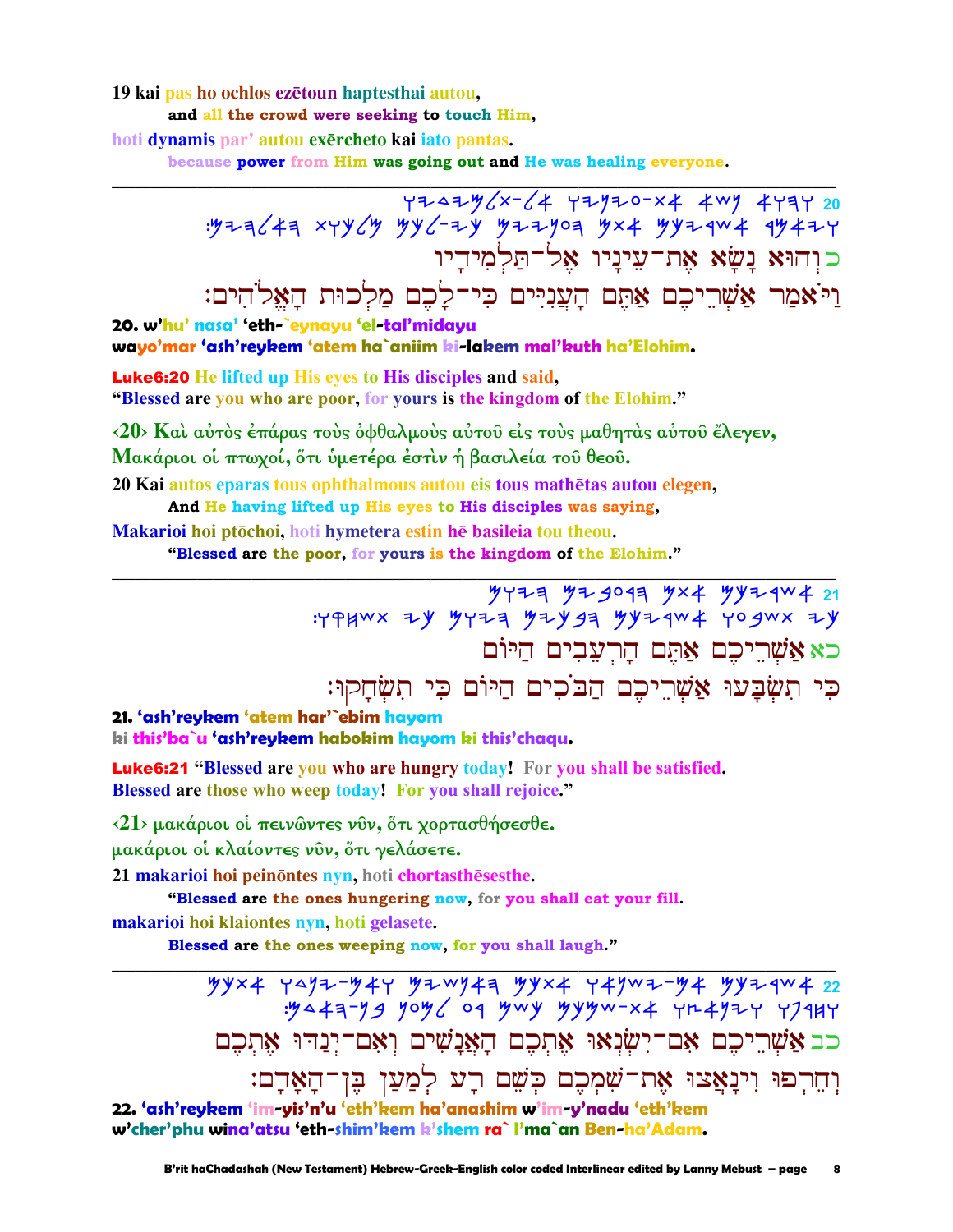**Luke6:22 "Blessed are you if men hate you, and if they banish you** and insult you, and scorn your name as an evil name, for the sake of the Son of Man."

 $\langle 22 \rangle$  μακάριοί έστε ὄταν μισήσωσιν υμας οι άνθρωποι καὶ ὅταν ἀφορίσωσιν ὑμᾶς καὶ ὀνειδίσωσιν καὶ ἐκβάλωσιν τὸ ὄνομα ὑμῶν ὡς πονηρὸν ἔνεκα τοῦ υἱοῦ τοῦ ἀνθρώπου· 22 makarioi este hotan misesosin hymas hoi anthropoi kai hotan aphorisosin hymas "Blessed are you when hate you men and when they ostracize you kai oneidisosin kai ekbalosin to onoma hymon and they reproach you and cast out your name hōs ponēron heneka tou huiou tou anthrōpou;

as evil because of the Son of Man."

 $7+7-7$  31  $7+7$  31  $7+7$  32  $7+7$  32  $4+7$  32  $7+7$  32  $12$  $.97479969978947009779999779$ כג שִׂמְחוּ בַיּוֹם הַהוּא וּרִקֹדוּ כִּי הָגָּה שִׂכַרְכֶם רַב בַּשֵּׁמַיִם כִּי־כַדַּבָר הַזֶּה עַשׂוּ אֲבֹתֵיהֵם לַנִּבִיאִים:

23. sim'chu bayom hahu' ur'qodu ki hinneh s'kar'kem rab bashamayim ki-kadabar hazeh `asu 'abotheyhem lan'bi'im.

**Luke6:23** "Rejoice on that day and dance, for behold, your reward is great in the heavens. For your fathers acted like this thing unto the prophets."

<23> χάρητε έν έκείνη τη ήμέρα και σκιρτήσατε, ίδου γαρ ο μισθος υμών πολύς έν τῶ οὐρανῶ· κατὰ τὰ αὐτὰ γὰρ ἐποίουν τοῖς προφήταις οἱ πατέρες αὐτῶν.

23 charēte en ekeinē tē hēmera kai skirtēsate.

"Rejoice in that day and leap for joy,

idou gar ho misthos hymōn polys en tō ouranō;

for **behold** your reward is great in the heavens.

kata ta auta gar epoioun tois prophetais hoi pateres auton.

According to the same things for were doing to the prophets their fathers."

: yyxyyy x4 yxyq < 19y-zy yzqzwoq yy < zy4-y4 24 כר אַדְ־אוֹי לָכֶם הָעֲשִׁירִים כִּי־כִבָר לִקַחִתֵּם אֶת נִחָמַתִכֶם: 24. 'a'k-'oy lakem ha`ashirim ki-k'bar l'qach'tem 'eth nechamath'kem.

**Luke6:24** "But woe to you who are rich, for you have already taken your consolation."

<24> Πλήν ούαι ύμιν τοις πλουσίοις, ότι άπέχετε τήν παράκλησιν ύμων.

24 Plēn ouai hymin tois plousiois, hoti apechete tēn paraklēsin hymōn.

"But woe to you the rich ones, for you are receiving in full your comfort."

 $7774$   $774$   $774$   $796$   $796$   $792$   $796$   $792$   $792$   $792$   $792$   $792$   $792$   $792$   $792$   $792$   $792$  $:YY 4XY Y (44XX)$ כה אוֹי לַכֵם הַשִּׂבְעִים כִּי תִרְעָבוּ אוֹי לַכִם הַשֹּׁחֲקִים הַיּוֹם כִּי תְתְאֲבָלוּ וְתְבְכּוּ: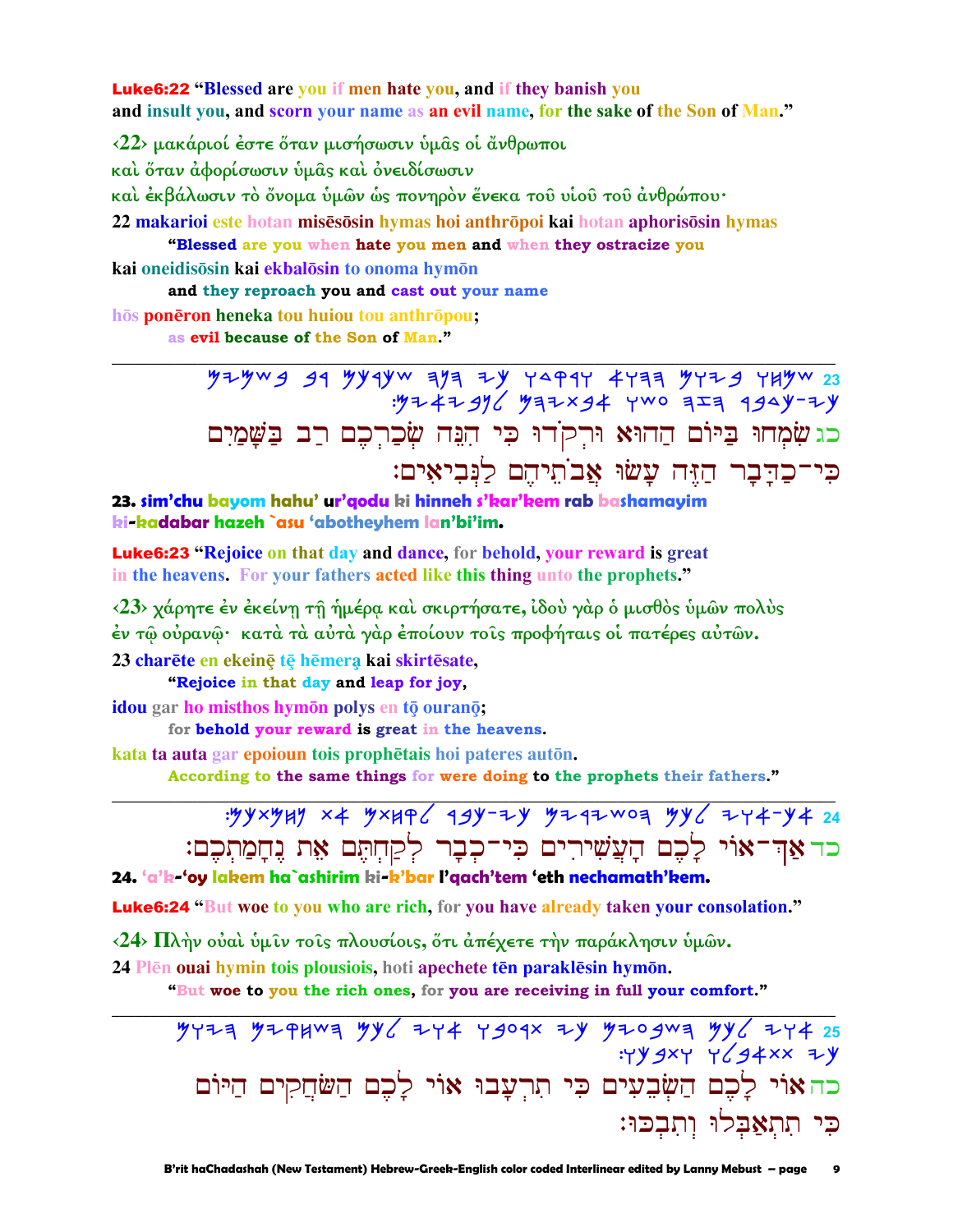**25. 'oy lakem has'be`im ki thir'`abu 'oy lakem haschaqim hayom ki thith'ab'lu w'thib'ku.**

Luke6:25 **"Woe to you who are well-fed, for you shall be hungry. Woe to you who laugh today, for you shall mourn and weep."**

**‹25› οὐαὶ ὑµῖν, οἱ ἐµπεπλησµένοι νῦν, ὅτι πεινάσετε. οὐαί, οἱ γελῶντες νῦν, ὅτι πενθήσετε καὶ κλαύσετε.** 

**25 ouai hymin, hoi empeplsmenoi nyn, hoti peinasete.** 

**"Woe to you, the ones having been well fed now, for you shall hunger. ouai, hoi gelontes nyn, hoti** penthesete kai klausete.

**\_\_\_\_\_\_\_\_\_\_\_\_\_\_\_\_\_\_\_\_\_\_\_\_\_\_\_\_\_\_\_\_\_\_\_\_\_\_\_\_\_\_\_\_\_\_\_\_\_\_\_\_\_\_\_\_\_\_\_\_\_\_\_\_\_\_\_\_\_\_\_\_\_\_\_\_\_\_\_\_\_\_\_\_\_\_\_\_\_\_\_\_\_**

**Woe, the ones laughing now, for you shall mourn and weep."** 

 Mkta Myjbcm Mycnah-lk Ma Mkl ywa **26**  :rqch yaybnl Mhytwba wco hzh rbdk yk כו אוֹי לַכֵם אִם כַּל־הַאֲנַשִׁים מִשַּׁבְּחִים אֵתְכֵם כִּי כַּדַבָר הַזֶּה עָשׂוּ אָבוֹתֵיהֵם לְנִבִיאֵי הַשָּׁקֵר:

**26. 'oy lakem 'im kal-ha'anashim m'shab'chim 'eth'kem ki kadabar hazeh `asu 'abotheyhem lin'bi'ey hashaqer.**

Luke6:26 **"Woe to you if all men praise you! For your fathers acted like this thing to the false prophets."**

**‹26› οὐαὶ ὅταν ὑµᾶς καλῶς εἴπωσιν πάντες οἱ ἄνθρωποι·** 

**κατὰ τὰ αὐτὰ γὰρ ἐποίουν τοῖς ψευδοπροφήταις οἱ πατέρες αὐτῶν.** 

**26 ouai** hotan **hymas** kalōs eipōsin pantes hoi anthrōpoi;

**"Woe when well of you speak all men**

**kata ta auta gar epoioun tois pseudoprophetais** hoi pateres auton.

**according to the same things for were doing to the false prophets their fathers."** 

**\_\_\_\_\_\_\_\_\_\_\_\_\_\_\_\_\_\_\_\_\_\_\_\_\_\_\_\_\_\_\_\_\_\_\_\_\_\_\_\_\_\_\_\_\_\_\_\_\_\_\_\_\_\_\_\_\_\_\_\_\_\_\_\_\_\_\_\_\_\_\_\_\_\_\_\_\_\_\_\_\_\_\_\_\_\_\_\_\_\_\_\_\_**

Y 934 194 794 99764 9709wa 9x4 694 27  $:$ "YYZ4")  $\vee$  YYZ8Z3 YYZ9Z4-X4 בז אֲבָל אַתֶּם הַשֹּׁמְעִים אֲלֵיכֵם אֲנִי אֹמֵר אֶהֱבוּ אֲת־אֹיְבִיכֶם הֵיטִיבוּ לְשׂנְאֵיכֶם:

**27. 'abal 'atem hashom'`im 'aleykem 'ani 'omer 'ehebu 'eth-'oy'beykem heytibu l'sn'eykem.**

Luke6:27 **"But I say to you who hear, love your enemies; do good to those who hate you."**

**‹27› Ἀλλὰ ὑµῖν λέγω τοῖς ἀκούουσιν, ἀγαπᾶτε τοὺς ἐχθροὺς ὑµῶν,** 

**καλῶς ποιεῖτε τοῖς µισοῦσιν ὑµᾶς,**

27 Alla hymin legō tois akouousin, agapate tous echthrous hymōn,

**"But to you I say to the ones listening, love your enemies,**

**kals poieite tois misousin hymas,** 

**do good to the ones hating you."** 

**\_\_\_\_\_\_\_\_\_\_\_\_\_\_\_\_\_\_\_\_\_\_\_\_\_\_\_\_\_\_\_\_\_\_\_\_\_\_\_\_\_\_\_\_\_\_\_\_\_\_\_\_\_\_\_\_\_\_\_\_\_\_\_\_\_\_\_\_\_\_\_\_\_\_\_\_\_\_\_\_\_\_\_\_\_\_\_\_\_\_\_\_\_** :Mkymylkm dob wllpthw Mkyllqm-ta wkrb **28**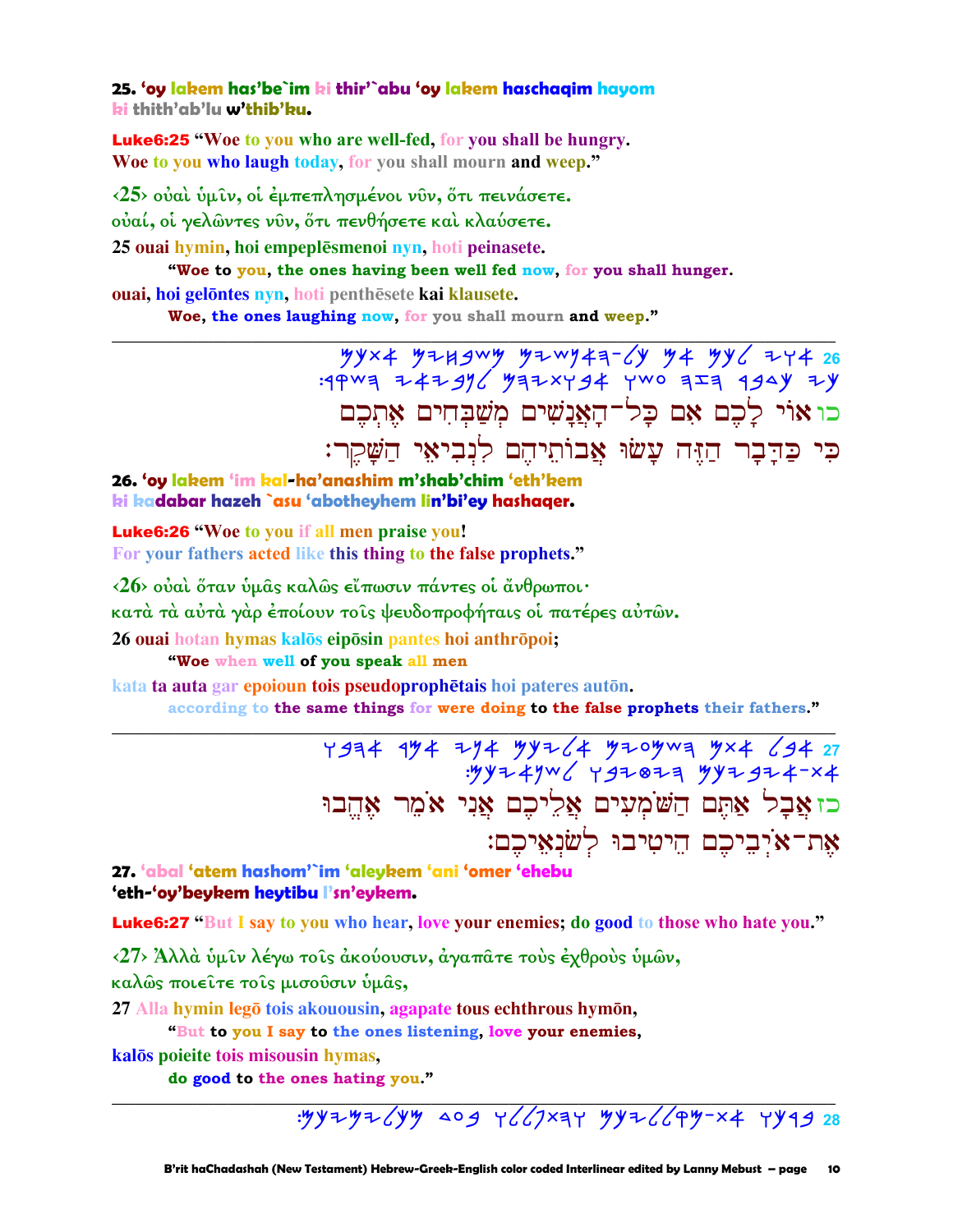כח בַּרֵכוּ אֶת־מְקַלֵלִיכֶם וְהִתְפַּלֵלוּ בִּעַד מַכְלִימֵיכֶם:

#### 28. baraku 'eth-m'galaleykem w'hith'palalu b'`ad mak'limeykem.

**Luke6:28 "Bless those who curse you and pray for behalf of those who humiliate you."** 

<28> εύλογείτε τους καταρωμένους υμάς, προσεύχεσθε περι των επηρεαζόντων υμάς. 28 eulogeite tous katarōmenous hymas, proseuchesthe peri tōn epēreazontōn hymas. "Bless the ones cursing you, pray for the ones mistreating you."

> $yxyxy-x4$   $y1$   $yyyy$   $0yyx-(4)$   $y(10y-x4)$   $y=2y$ כט הַמַּכֵּה אֹתִךְ עֲל־הַלְחִי הַטֵּה־לוֹ גַּם אֶת־הַאֲחֶרֵת וִהַלֹּקֵחַ אֶת־מִעִילִךְ אֲל־תִּמְנַע מִמֵּנּוּ גַּם אֶת־כָּתֲנִתֵּךְ:

29. hamakeh 'oth'ak `al-hal'chi hateh-lo gam 'eth-ha'achereth w'halqeach 'eth-m'`il'ak 'al-tim'na` mimenu gam 'eth-kutan'teak.

**Luke6:29** "To the one who strikes you on the cheek, offer him the other also. From one who takes your cloak, do not withhold your tunic from him also."

<29> τω τύπτοντί σε έπι την σιαγόνα πάρεχε και την άλλην,

και άπό του αίροντός σου το ιμάτιον και τον χιτώνα μή κωλύσης.

29 tō typtonti se epi tēn siagona pareche kai tēn allēn,

"to the one hitting you on the cheek, offer also the other,

kai apo tou airontos sou to himation kai ton chitōna mē kōlysēs.

and from the one taking away your coat, also the shirt do not withhold."

30 745-744 x 44-54<br>7554 4x4 x4 4x4 x 4 44x7: ל וִכָל־הַשֹּׁאֵל מִמְּךְ הֵן־לוֹ וִהַלִּקְהַ אֵת אֲשֶׁר לָךְ אַל־תְּתְבַע מֵאָתוֹ:

30. w'kal-hasho'el mim'ak ten-lo w'halqeach 'eth 'asher l'ak 'al-tith'ba` me'ito.

**Luke6:30 "Everyone asks of you, give to him,** If one takes what is yours, do not demand it from him."

 $\langle 30 \rangle$  παντί αίτοῦντί σε δίδου, καὶ ἀπὸ τοῦ αἴροντος τὰ σὰ μὴ ἀπαίτει.

30 panti aitounti se didou,

"To everyone asking you, give;

kai apo tou airontos ta sa mē apaitei.

and from the one taking away your things do not demand them back."

 $79$   $9447$   $79$   $99$   $99$   $1002$   $1002$   $1012$   $1012$   $1012$  $.9x + -91$   $.99y - 7x + 8$ לאוִכְאֲשֶׁר תְּרְצוּ שֵׁיַּעֲשׂוּ לָכֶם בְּנֵי הַאֲדָם כֵּן תַעֲשׂוּ־לָהֶם נֵּם־אַתֵּם:

31. w'ka'asher tir'tsu sheya`asu lakem b'ney ha'adam ken ta`asu-lahem gam-'atem.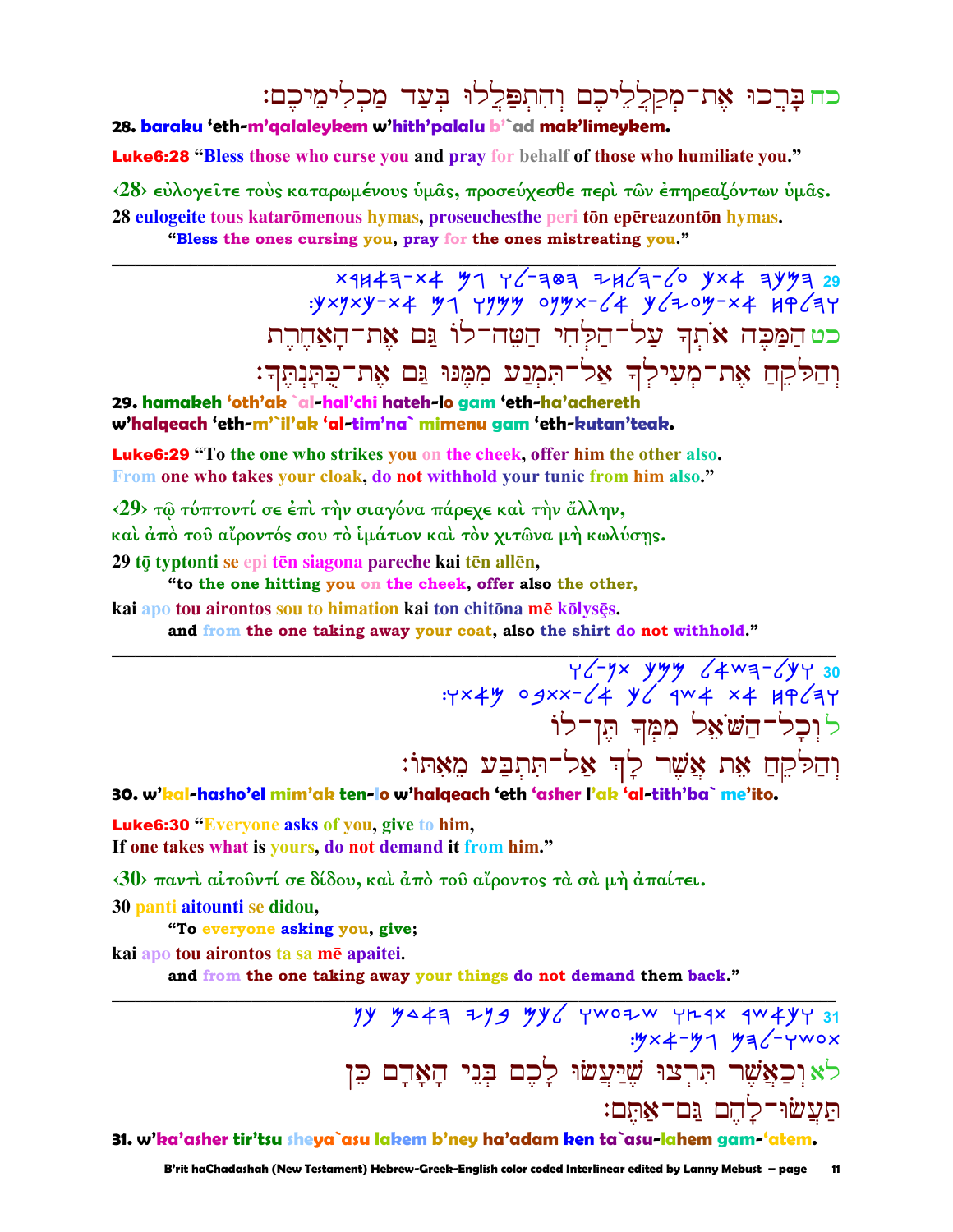**Luke6:31 "Whatever you want that the sons of men should do to you,** you also do so to them in the same way."

 $\langle 31 \rangle$  και καθώς θέλετε ίνα ποιώσιν υμίν οι άνθρωποι ποιείτε αύτοις ομοίως. 31 kai kathōs thelete hina poiōsin hymin hoi anthrōpoi poieite autois homoiōs.

"And just as you want that may do to you men, do to them similarly."

 $\frac{1}{2}$  $.997 + 994 - x4$   $.994 + 994$   $.994 + 9949 - 91$ לבואם־תאהבוּ את־אֹהביכם מה חסדכם כי גם־הַחַטַאִים אֹהֲבִים אֶת־אֹהֲבִיהֶם:

32. w'im-t'ehabu 'eth-'ohabeykem meh chas'd'kem ki gam-hachata'im 'ohabim 'eth-'ohabeyhem.

**Luke6:32** "If you love those who love you, what kindness do you have? For even sinners love those who love them."

 $\langle 32 \rangle$  και εί άναπάτε τους άναπώντας υμάς, ποία υμίν γάρις έστίν; και γάρ οι άμαρτωλοι τους άγαπώντας αυτους άγαπώσιν.

32 kai ei agapate tous agapontas hymas, poia hymin charis estin?

"And if you love the ones loving you, what kind of to you credit is that?

kai gar hoi hamartōloi tous agapōntas autous agapōsin.

For even the sinners the ones loving them love."

 $.99 - Y$ WOZ  $.97 + 817 - .97$   $.9947 + 1.33$ <br> $.99 - Y$ WOZ  $.97 + 87 - .33$ לגואם תיטיבו למטיביכם מה חסדכם גם־החטאים יעשו־כו:

33. w'im teytibu l'metibeykem meh chas'd'kem gam-hachata'im ya`asu-ken.

Luke6:33 "And if you do good to those who do good to you, what credit do you have? For even sinners do so."

<33> και [γαρ] έαν αγαθοποιήτε τους αγαθοποιούντας υμάς, ποία υμίν χάρις έστίν; και οι άμαρτωλοί το αύτο ποιούσιν.

33 kai [gar] ean agathopoiete tous agathopoiountas hymas,

"For even if you do good to the ones doing good to you,

poia hymin charis estin? kai hoi hamartōloi to auto poiousin.

what kind of to you credit is that? Even sinners the same do."

 $\frac{1}{2}$   $\frac{1}{2}$   $\frac{1}{2}$   $\frac{1}{2}$   $\frac{1}{2}$   $\frac{1}{2}$   $\frac{1}{2}$   $\frac{1}{2}$   $\frac{1}{2}$   $\frac{1}{2}$   $\frac{1}{2}$   $\frac{1}{2}$   $\frac{1}{2}$   $\frac{1}{2}$   $\frac{1}{2}$   $\frac{1}{2}$   $\frac{1}{2}$   $\frac{1}{2}$   $\frac{1}{2}$   $\frac{1}{2}$   $\frac{1}{2}$   $\frac{1}{2}$  לדואם־תַלווּ אַת־הָאֲנָשִׁים אֲשֵׁר תִּקַוּוּ לְקַבֵּל מֵהֵם מֵה חַסְדִּכֵם <u>גּם הַחַטַּאָים מַלְוִים אֶת־הַחַטָּאָים לִמַעַן יוּשַׁב לָהֶם הַמִּלְוֶ</u>ה:

34. w'im-tal'wu 'eth-ha'anashim 'asher t'aguu l'aabel mehem meh chas'd'kem gam hachata'im mal'wim 'eth-hachata'im l'ma`an yushab lahem hamil'weh.

**Luke6:34 "If you lend to the people from whom you hope to receive something,** what credit do you have? Even sinners lend to sinners

so that the loan may be returned to them."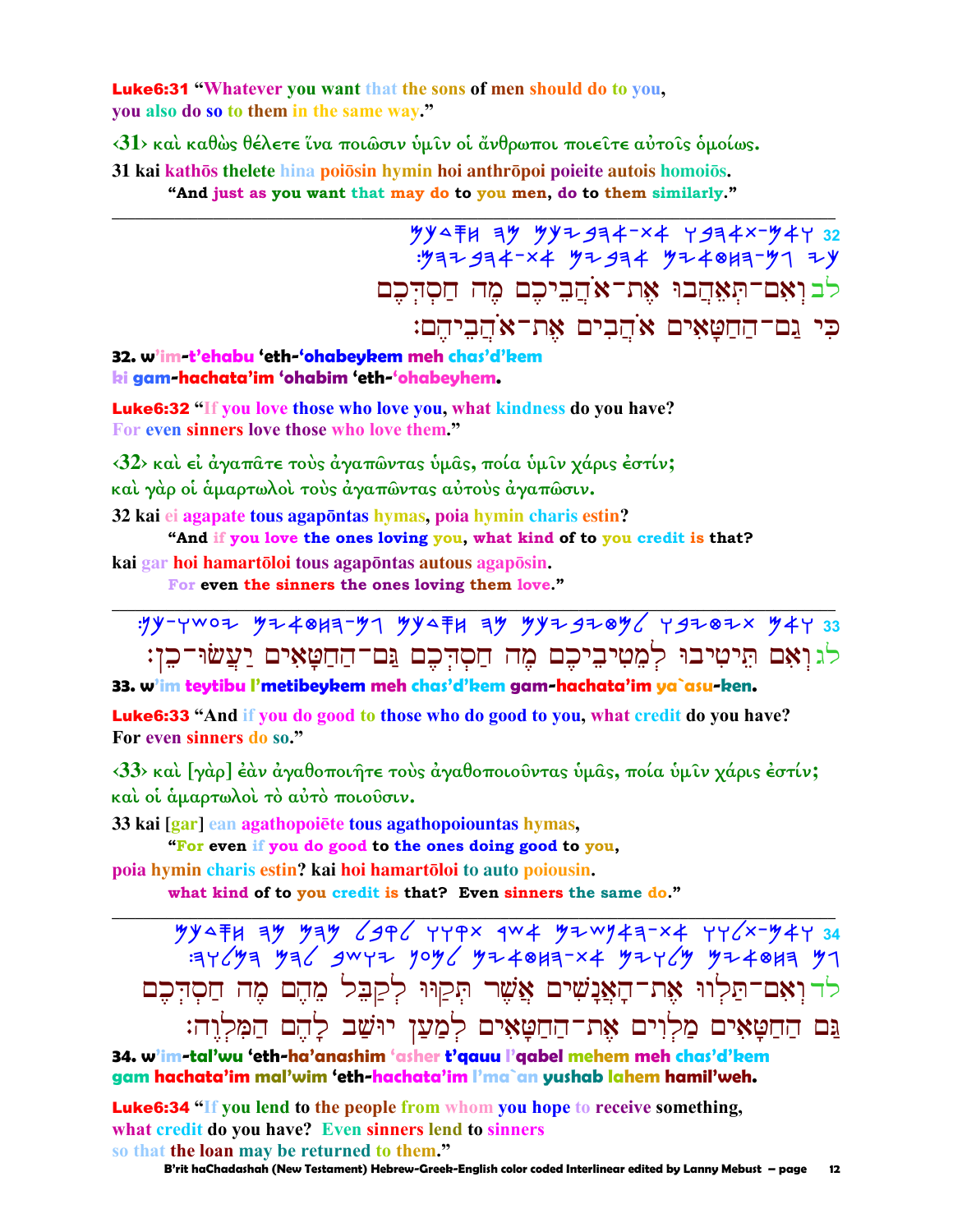<34> και έαν δανίσητε παρ' ὧν έλπίζετε λαβείν, ποία ὑμιν χάρις [έστίν]; και άμαρτωλοι άμαρτωλοις δανίζουσιν ίνα άπολάβωσιν τα ίσα. 34 kai ean danisēte par' hōn elpizete labein,

"And if you lend from whom you hope to receive, poia hymin charis [estin]?

what kind of to you credit is that?

kai hamartōloi hamartōlois danizousin hina apolabōsin ta isa.

Even sinners lend to sinners that they might receive in return the same amount."

להאַבַל אָהֵבוּ אֶת־אֹיִבִיכֶם וְהֵיטִיבוּ וְהַלְווּ וָאֲל תִּצַפּוּ לְתַשָׁלוּם וְיהִי שִׂכַרִכֶם רַב וְהִיִיתֵם בְּנֵי עָלְיוֹן כי טוֹב הוּא גַם־לִכְפוּיֵי טוֹבָה וְלַרֲעִים:

35. 'abal 'ehebu 'eth-'oy'beykem w'heytibu w'hal'wu w'al t'tsapu l'thash'lum wihi s'kar'kem rab wih'yithem b'ney `El'yon ki tob hu' gam-lik'phuyey tobah w'lara`im.

**Luke6:35** "But love your enemies, and do good, and lend, do not anticipate in return. and your reward shall be great, and you shall be sons of El Most High, because He is good also to those who are ungrateful and to evil men."

<35> πλήν άναπάτε τους έχθρους υμών και άναθοποιείτε

καὶ δανίζετε μηδὲν ἀπελπίζοντες· καὶ ἔσται ὁ μισθὸς ὑμῶν πολύς,

και έσεσθε υιοι υψίστου, ότι αυτός χρηστός έστιν έπι τους άχαρίστους και πονηρούς. 35 plēn agapate tous echthrous hymon kai agathopoieite kai danizete mēden apelpizontes;

But love your enemies and do good and loan expecting in return nothing.

kai estai ho misthos hymōn polys, kai esesthe huioi huuistou,

"And shall be your reward great, and you shall be sons of the Most High,

hoti autos chrestos estin epi tous acharistous kai ponerous.

because He is kind to the ungrateful and evil ones."

## $:477$  7749 79234-77 9049 727749 723 79636 לולכן היו רחמנים כאשר גם־אביכם רחום הוא:

36. laken heyu rachamanim ka'asher gam 'Abikem rachum hu'.

**Luke6:36** "Therefore be compassionate just as your Father is compassionate."

<36> Γίνεσθε οικτίρμονες καθώς [και ] ό πατήρ υμών οικτίρμων έστίν.

36 Ginesthe oiktirmones kathōs [kai] ho patēr hymōn oiktirmōn estin.

"Be compassionate just as also your Father is copassionate."

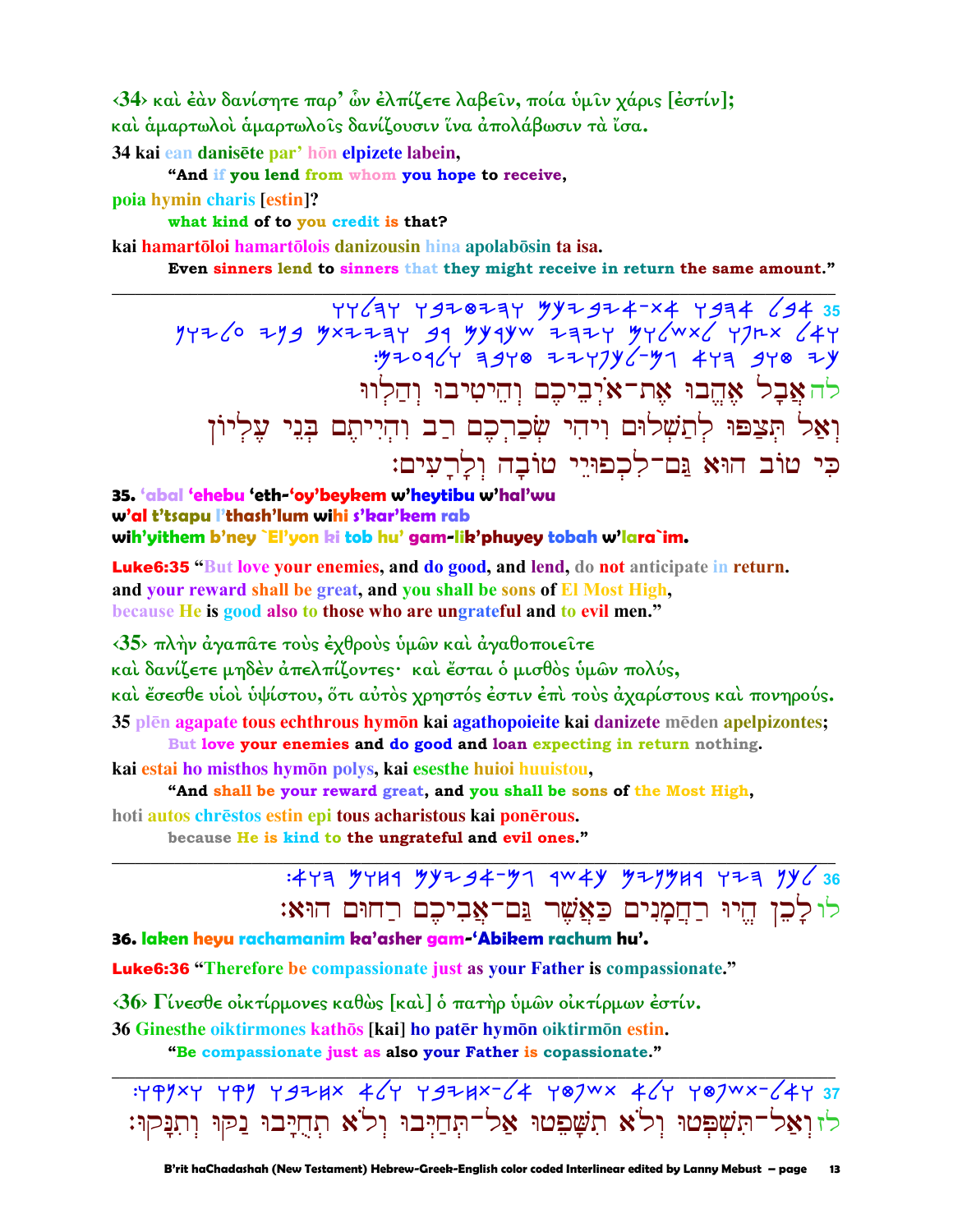#### 37. w'al-tish'p'tu w'lo' thishaphetu 'al-t'chay'bu w'lo' th'chuyabu naqu w'thinaqu.

Luke6:37 "Do not judge, and you shall not be judged; and do not condemn, and you shall not be condemned; pardon, and you shall be pardoned."

 $\langle 37 \rangle$  Και μή κρίνετε, και ου μή κριθήτε· και μή καταδικάζετε, καὶ οὐ μὴ καταδικασθῆτε, άπολύετε, καὶ ἀπολυθήσεσθε·

37 Kai mē krinete, kai ou mē krithēte; kai mē katadikazete,

"And do not judge, and by no means may you be judged. And do not condemn, kai ou mē katadikasthēte. apoluete, kai apolythēsesthe;

and by no means may be condemne. Forgive and you shall be forgiven."

לחתִנוּ וִתְנַּתֵן לַכֵם וּמִדַּה יָפָה הְחוּקַה וּגְדוּשָׁה וּמֻשְׁפָּעָה יַשִׁיבוּ אֶל־חֵיקִכֶם כִּי בַמְּדַה אֲשֶׁר אַתֶּם מוֹדֵדִים יִמַּד לַכֶם:

38. t'nu w'thinathen lakem umidah yaphah d'chuqah ug'dushah umush'pa`ah yashibu 'el-cheyq'kem ki bamidah 'asher 'atem modadim yimad lakem.

**Luke6:38** "Give, and it shall be given to you. They shall return to your lap a beautiful measure pressed, shaken together, and overflowing. For with the measure that you measure, it shall be measured to you."

<38> δίδοτε, και δοθήσεται υμίν· μέτρον καλον πεπιεσμένον σεσαλευμένον ύπερεκγυννόμενον δώσουσιν είς τον κόλπον υμών·

ώ γάρ μέτρω μετρείτε άντιμετρηθήσεται **ύμ**ιν.

38 didote, kai dothēsetai hymin; metron kalon pepiesmenon

"Give, and it shall be givn to you. A good measure having been pressed down sesaleumenon hyperekchynnomenon dōsousin eis ton kolpon hymōn;

and having been shaken, overflowing shall be put into your lap.

hō gar metrō metreite antimetrēthēsetai hymin.

For by what measure you measure it shall be mesured in return to you."

 $Y+4$  and  $Y+7$  and  $Y+7$  and  $Y+7$  is  $X+7$  and  $Y+7$  and  $Y+7$  and  $Y+7$  and  $Y+7$ לטוַיִּשָׂא מְשָׁלוֹ וַיֹּאמֶר אֲלִיהֵם הֵיוּכַל עָוֵּר לְהַדְרִיהִ את־העוּר הַלֹא יפּלוּ שׁניהם אל־השׁחת:

39. wayisa' m'shalo wayo'mer 'aleyhem

hayukal `iuer l'had'ri'k 'eth-ha`iuer halo' yip'lu sh'neyhem 'el-hashachath.

**Luke6:39 He took up his parable and said to them,** 

"Is a blind person able to lead the blind? Shall they both not fall into the pit?"

<39> Είπεν δέ και παραβολήν αύτοις· Μήτι δύναται τυφλός τυφλόν όδηγειν; ούχι άμφότεροι είς βόθυνον έμπεσούνται;

39 Eipen de kai parabolēn autois;

Now he told also a parable to them.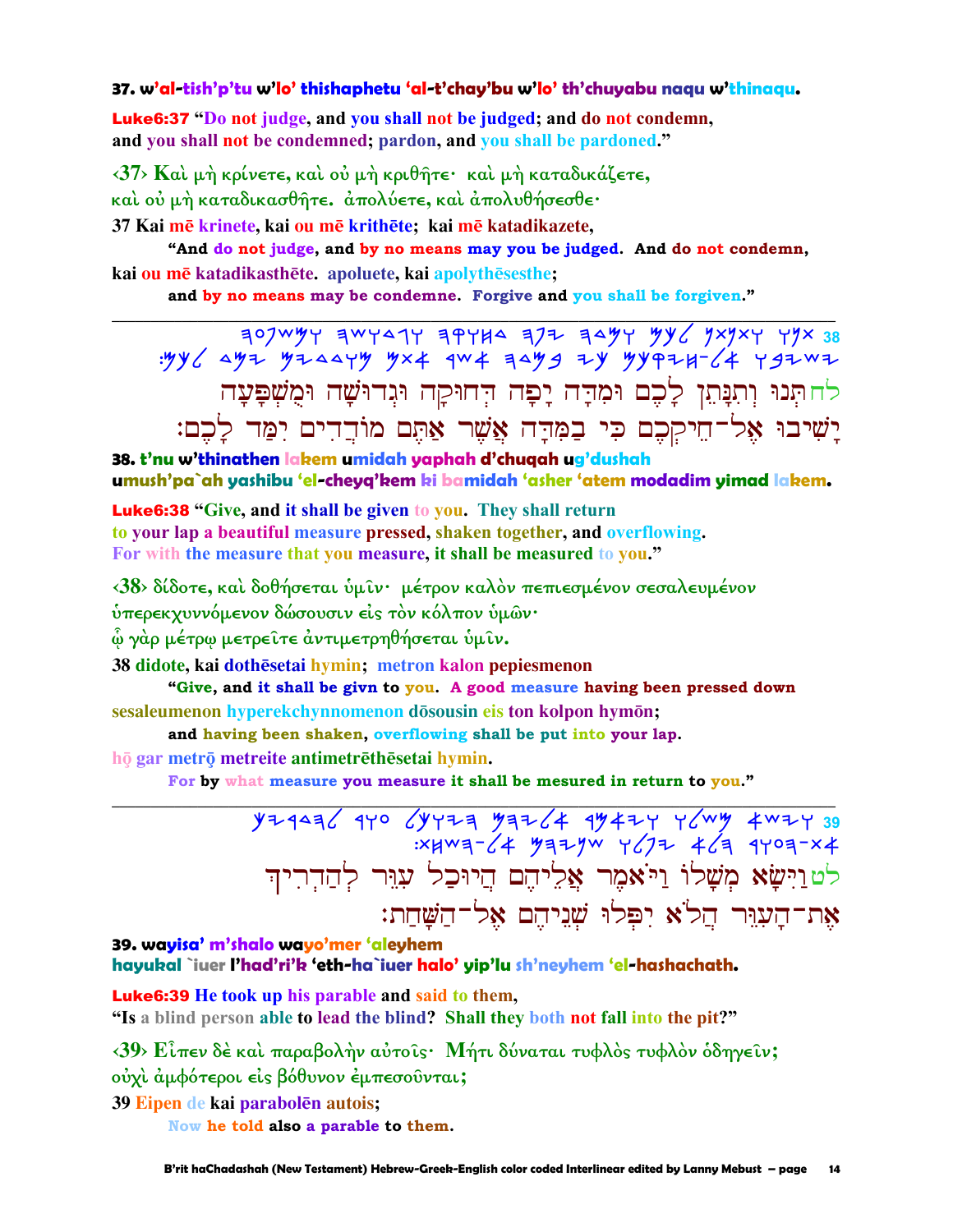#### Mēti dynatai typhlos typhlon hodēgein? "Surely a blind person is not able to lead a blind person? ouchi amphoteroi eis bothynon empesountai? Shall not both into a pit fall in?"

# $Y=74449-60$  a  $Y=764449$ <br> $Y=76449$   $Y=7649$   $Y=7649$   $Y=7649$ <u>מאין תַּלְמִיד נַעֲלֶה עַל־מוֹרֵהוּ</u> וִדְיּוֹ לִכְלְ־תַּלְמִיד שֲלֵם לְהִיוֹת כִּמוֹרֵהוּ:

40. 'eyn tal'mid na`aleh `al-morehu w'dayo l'kal-tal'mid shalem lih'yoth k'morehu.

**Luke6:40** "A disciple is not elevated above his teacher. It is sufficient for every complete disciple to be like his teacher."

<40> ούκ έστιν μαθητής ύπέρ τον διδάσκαλον· κατηρτισμένος δέ πας έσται ως ο διδάσκαλος αύτου. 40 ouk estin mathetes hyper ton didaskalon; A pupil is not above the teacher.

katērtismenos de pas estai hōs ho didaskalos autou.

But having been trained everyone shall be like his teacher.

 $Y+14$   $Y+09$   $4W+$   $Y+193-X4$   $749$   $724$   $75$   $741$ :07 9x 46 497209 34493-x44 מאולָמָה זֶּה אַתָּה רֹאֵה אֶת־הַקֵּםָם אֲשֶׁר בִּעֵין אָחִיךְ וְאֵת־הַקּוֹרָה בִעֲינָךְ לֹא תַבִּיט:

41. w'lamah zeh 'atah ro'eh 'eth-hagesem 'asher b'`eyn 'achiak w'eth-haqorah b'`eyn'ak lo' thabit.

**Luke6:41** "Why do you see the speck that is in your brother's eye but the log in your eye you do not notice?"

<41> Τί δέ βλέπεις τὸ κάρφος τὸ ἐν τῷ ὀφθαλμῷ τοῦ ἀδελφοῦ σου, την δέ δοκόν την έν τῶ ἰδίω ὀφθαλμῶ οὐ κατανοεῖς;

41 Ti de blepeis to karphos to en tō ophthalmō tou adelphou sou,

"And why do you see the speck in the eye of your brother,

tēn de dokon tēn en tō idiō ophthalmō ou katanoeis?

but the log in your own eye you do not notice?"

 $77797 - 74497 + 477724 + 46497 + 4744 + 4744 + 4744 + 4744 + 4244 + 4244 + 4244 + 4244 + 4244 + 4244 + 4244 + 4244 + 4244 + 4244 + 4244 + 4244 + 4244 + 4244 + 4244 + 4244 + 4244 + 4244 + 4244 + 4244 + 4244 + 4244 + 4244 + 4244 + 4244 + 4244 + 4244 + 4244 +$  $79777774777777777777999774$ מבואיה תֹאמַר אֵל־אָחִיךְ אָחִי הַנִּיחָה לִי וְאָסִיר אֵת־הַקֵּםֵם אֲשֵׁר בִּעֵינֵךְ וְאֵינִךְ רֹאֵה אֶת־הַקּוֹרָה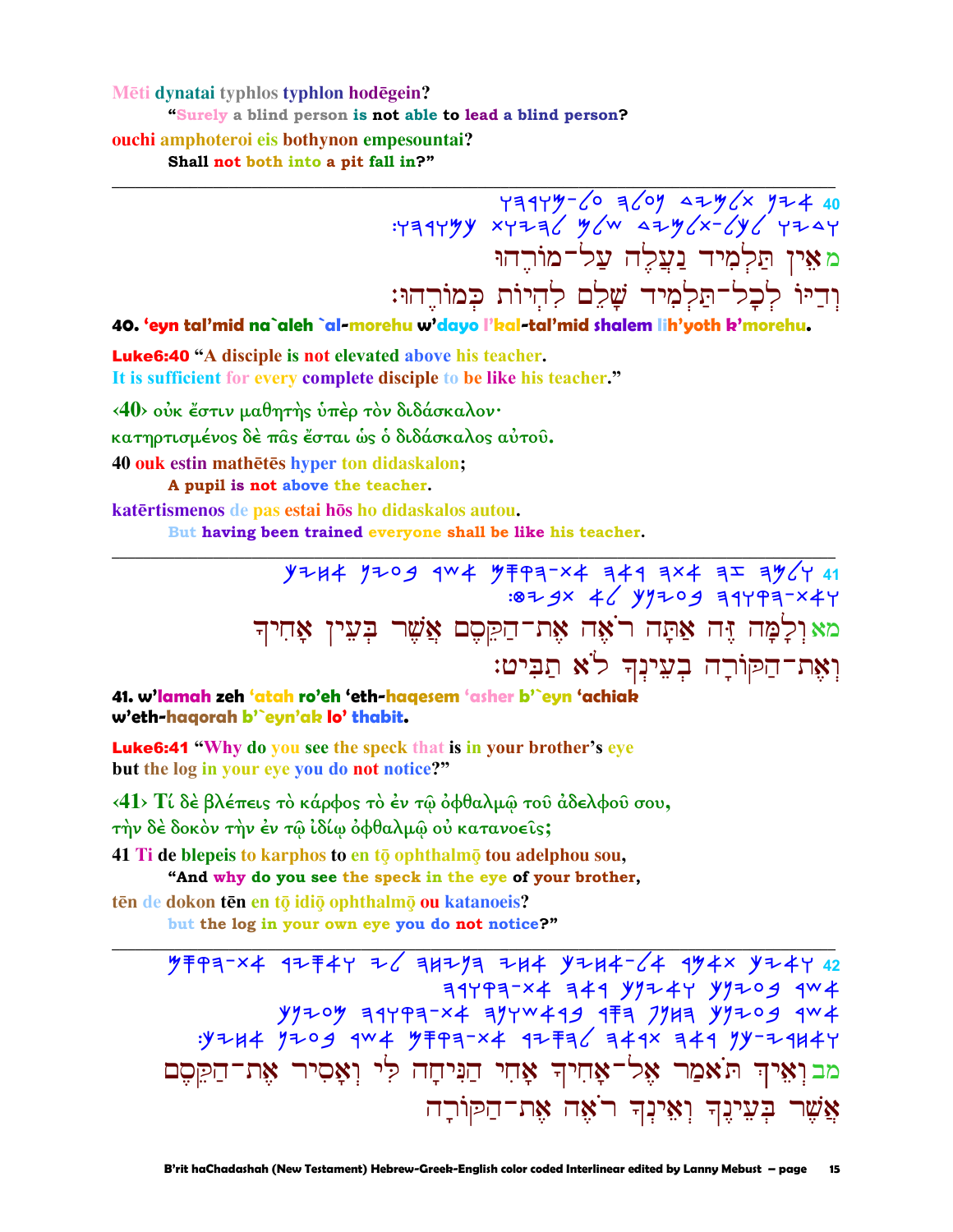$\bm{z}$ אֲשֶׁר בְּעֵינֻךְ הֶחָנִף הָםֵר בָּרִאשׁוֹנָה אֶת־הַקוֹרָה מֵעֵינְךָ וְאַחֲרֵי־כֶן רָאֹה תְרָאָה לְהָסִיר אֶת־הַקֵּםֶם אֲשֶׁר בְּעֵין אֲחִיךָ:

**42. w'ey'k to'mar 'el-'achiak 'achi hanichah li w'asir 'eth-haqesem 'asher b'`eyneak w'eyn'ak ro'eh 'eth-haqorah 'asher b'`eyneak hechaneph haser bari'shonah 'eth-haqorah me`eyn'ak w'acharey-ken ra'oh thir'eh l'hasir 'eth-haqesem 'asher b'`eyn 'achiak.** 

Luke6:42 **"How do you say to your brother, 'My brother, permit me, and I shall remove the speck that is in your eye,' but you do not see the log that is in your eye? Hypocrite! First take the log out of your own eye, and afterward you shall see surely to remove the speck that is in your brother's eye."** 

**‹42› πῶς δύνασαι λέγειν τῷ ἀδελφῷ σου, Ἀδελφέ, ἄφες ἐκβάλω τὸ κάρφος τὸ ἐν τῷ ὀφθαλµῷ σου, αὐτὸς τὴν ἐν τῷ ὀφθαλµῷ σοῦ δοκὸν οὐ βλέπων; ὑποκριτά, ἔκβαλε πρῶτον τὴν δοκὸν ἐκ τοῦ ὀφθαλµοῦ σοῦ, καὶ τότε διαβλέψεις τὸ κάρφος τὸ ἐν τῷ ὀφθαλµῷ τοῦ ἀδελφοῦ σου ἐκβαλεῖν. 42 pōs dynasai legein tō adelphō sou, Adelphe,** 

**How are you able to say to your brother, brother, aphes ekbal to karphos to en <b>t<sub><b>o**</sub> ophthalm**<sub><b>o**</sub> sou,

**let me that I may remove the speck in your eyes,**

**autos tēn en tō** ophthalmō sou **dokon** ou blepon?

**while yourself in your eye, the log not seeing?** 

**hypokrita, ekbale prōton tēn dokon** ek tou ophthalmou sou,

**Hypocdrite, remove first the log from your eye,**

**kai tote** diablepseis to karphos to en tō ophthalmō tou adelphou sou ekbalein.

**and then you shall seen clearly the speck in the eye of your brother to take out.** 

**\_\_\_\_\_\_\_\_\_\_\_\_\_\_\_\_\_\_\_\_\_\_\_\_\_\_\_\_\_\_\_\_\_\_\_\_\_\_\_\_\_\_\_\_\_\_\_\_\_\_\_\_\_\_\_\_\_\_\_\_\_\_\_\_\_\_\_\_\_\_\_\_\_\_\_\_\_\_\_\_\_\_\_\_\_\_\_\_\_\_\_\_\_**

xxwy 297 awo yyyz4 gy⊗ ro-zy 43  $:948$  z q7 awo yyyz  $4$  xywy roy מג כִּי־עָץ טוֹב אָינִנּוּ עֹשֵׂה פִּרִי נִשְׁחָת וִעֵאַ נִשְׁחַת אֵינֵנּוּ עוֹשֶׂה פְּרִי טוֹב:

**43. ki-`ets tob 'eynenu `oseh p'ri nish'chath w'`ets nish'chath 'eynenu `oseh p'ri tob.**

Luke6:43 **"For agood tree does not produce rotten fruit, and a rotten tree does not produce good fruit."**

**‹43› Οὐ γάρ ἐστιν δένδρον καλὸν ποιοῦν καρπὸν σαπρόν, οὐδὲ πάλιν δένδρον σαπρὸν ποιοῦν καρπὸν καλόν.** 

**43 Ou gar estin dendron kalon poioun karpon sapron, No for there is tree good producing rotten fruit**

**oude palin dendron sapron poioun karpon kalon.** 

**nor again a rotten tree producing good fruit.** 

**\_\_\_\_\_\_\_\_\_\_\_\_\_\_\_\_\_\_\_\_\_\_\_\_\_\_\_\_\_\_\_\_\_\_\_\_\_\_\_\_\_\_\_\_\_\_\_\_\_\_\_\_\_\_\_\_\_\_\_\_\_\_\_\_\_\_\_\_\_\_\_\_\_\_\_\_\_\_\_\_\_\_\_\_\_\_\_\_\_\_\_\_\_** <u> タシクキ× タシ</u>フキキ タシキ シツ Yシ9フタ 9YY r-0-CY シソ 44  $:3/773-7/9$  370 92924-724 74 92293-74 מד כִּי כָל־עֵץ נִכַּר בִּפְרִיוֹ כִּי אֵין אֹסִפִּים תִּאֲנִים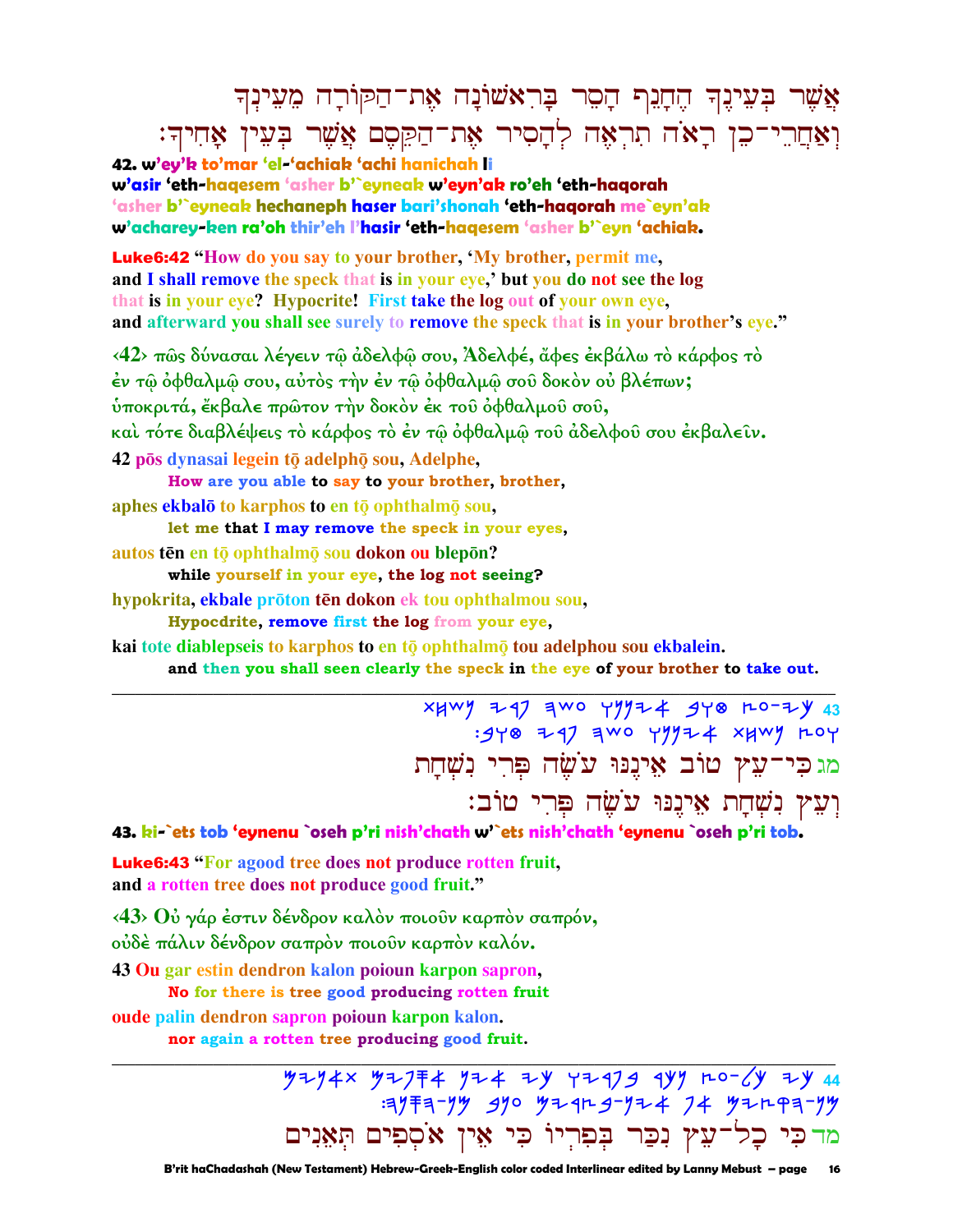## מִן־הַקֹּצִים אַף אִין־בֹּצְרִים עֵנָב מִן־הַסְּנֶה:

#### 44. ki kal-`ets nikar b'phir'yo ki 'eyn 'os'phim t'enim min-haqotsim 'aph 'eyn-bots'rim `enab min-has'neh.

**Luke6:44 "For each tree is recognized by its fruit:** 

for they do not gather figs from thorns nor harvest grapes from a thorny bush."

<44> έκαστον γάρ δένδρον έκ του ίδίου καρπου γινώσκεται·

ού γάρ έξ άκανθῶν συλλέγουσιν σῦκα οὐδὲ ἐκ βάτου σταφυλὴν τρυγῶσιν.

44 hekaston gar dendron ek tou idiou karpou ginōsketai;

For each tree by its own fruit shall be known.

ou gar ex akanthōn syllegousin syka

For not from thorns do they gather figs

oude ek batou staphylēn trygōsin.

nor from a thorn bush do they pick grapes.

 $4403-x4$   $747$   $4403$   $73/$   $4144$   $474$   $478$   $146$ 043-x4 P2/Y 043 Y96 91244 04 WI4Y<br>H37) 66 X74 WI4 96 X07WY-IY מה איש טוב מאוצר לבו הטוב מפיק את־הטוב וְאִישׁ רַע מֵאוֹצַר לְבוֹ הָרַע מִפִיק אֶת־הָרָע פי־משפעת לב איש ימלל פיהו:

45. 'ish tob me'otsar libo hatob mephia 'eth-hatob w'ish ra` me'otsar libo hara` mephiq 'eth-hara` ki-mishiph'`ath leb 'ish y'malel pihu.

**Luke6:45** "A good man, from the good storehouse of his heart, obtains what is good; and a evil man, from the evil storehouse of his heart, obtains what is evil. For from the overflow of a man's heart his mouth speaks."

<45> δ άγαθδς άνθρωπος έκ του άγαθου θησαυρου της καρδίας προφέρει τδ άγαθόν, καὶ ὁ πονηρὸς ἐκ τοῦ πονηροῦ προφέρει τὸ πονηρόν· ἐκ γὰρ περισσεύματος καρδίας λαλεί τό στόμα αύτου.

45 ho agathos anthrōpos ek tou agathou thēsaurou tēs kardias propherei to agathon, "The good man from the good storehouse of the heart produces good,

kai ho ponēros ek tou ponērou propherei to ponēron; and the evil from evil produces evil.

ek gar perisseumatos kardias lalei to stoma autou. For from the abundance of the heart speaks his mouth."

> $7144$  7144 76 97449 9x4 7 7964 46  $: 4y + 7y + -4w + x + y + w$  wyy7+44 מו וִלְמָה זֶּה אַתֵּם קֹרְאִים לִי אֲדֹנִי אֲדֹנִי וְאֵינְכֶם עֹשִׂים אֶת אֲשֶׁר־אֲנִי אֹמֶר:

46. w'lamah zeh 'atem gor'im li 'Adoni 'Adoni w'eyn'kem `osim 'eth 'asher-'ani 'omer. Luke6:46 "Why do you call Me, 'My Adon, My Adon,' but do not do what I say?"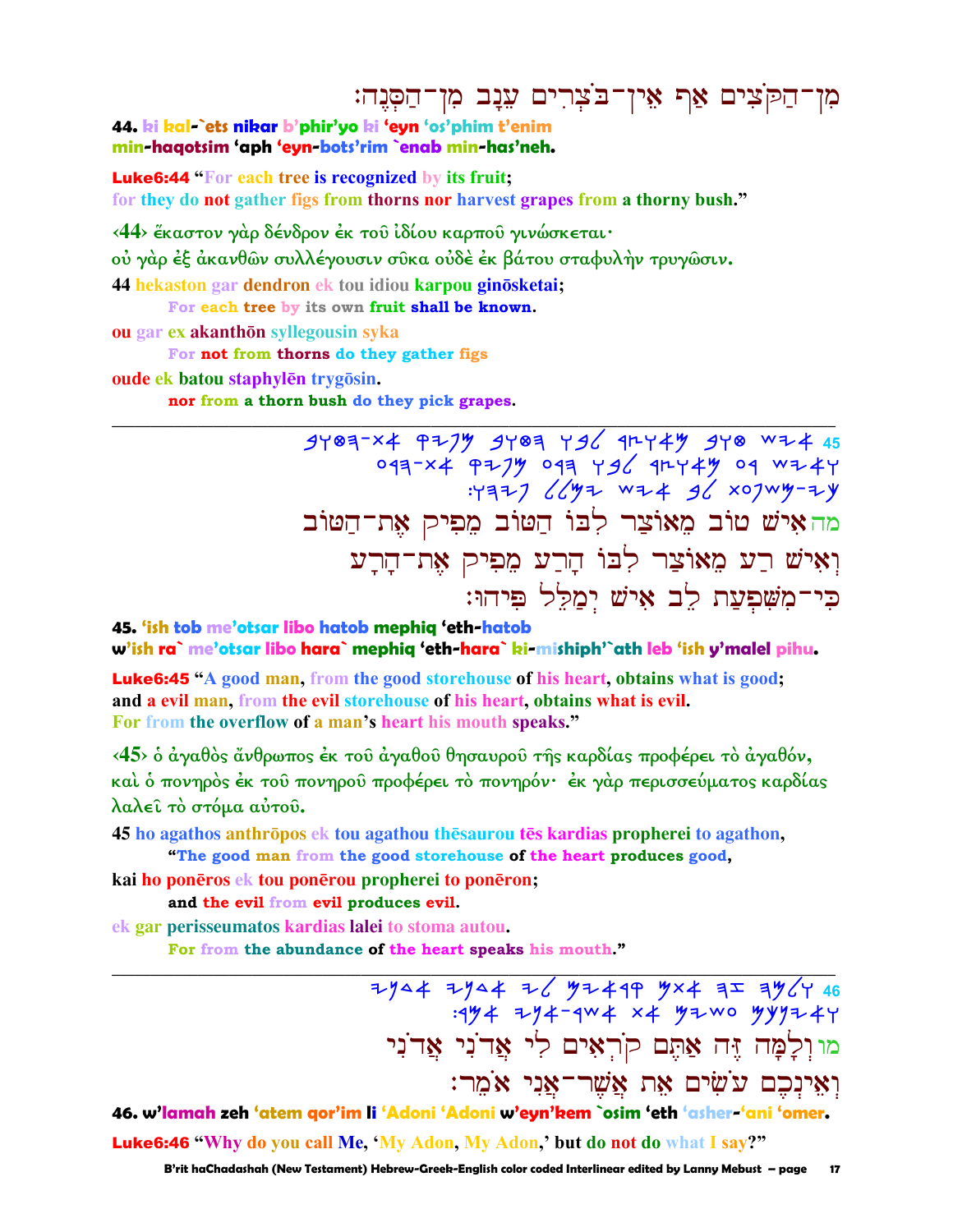#### <46> Τί δέ με καλείτε, Κύριε κύριε, και ου ποιείτε αλέγω; 46 Ti de me kaleite, Kyrie kyrie, kai ou poieite ha legō? And why do you call Me, Master Master, and yet you do not do what I say?

7994-24 09747 764 493-694 מז כַּל־הַבַּא אֶלֵי וְשׁוֹמֵעַ אֶת־הִבָרֵי וְעֹשֶׂה אֹתֲם אַגִּיד לַכֶם לְמִי הוּא דוֹמֵה:

#### 47. kal-haba' 'elay w'shome`a 'eth-d'baray w'`oseh 'otham 'agid lakem l'mi hu' domeh.

**Luke6:47 "Whoever comes to Me and hears My words** and does them, let Me tell you whom he is like:"

 $\langle 47 \rangle$  πας ο έρχόμενος πρός με και άκούων μου των λόγων και ποιών αύτούς, υποδείξω υμιν τίνι έστιν όμοιος· 47 pas ho erchomenos pros me kai akouōn mou tōn logōn Everyone coming to me and hearing my words kai poiōn autous, hypodeixō hymin tini estin homoios;

and doing them I shall show you to whom he is likened.

 $1746$  PZY07 1W4 xZ9-719 WZ46 477 7Y14 48 4477 x 29 6477 20 70 44994 4407 20 44727  $Y = \frac{1}{2}$ מח דוֹמֵה הוּא לְאִישׁ בֹּנֶה־בַּיִת אֲשֶׁר הֵעָמִיק לַחְפּוֹר וַיִיַסְדוֹ עַל־הַצּוּר וּכְבוֹא הַשָּׁטֶף פַּרַץ הַנַּחַל בַּבַּיִת הַהוּא ול'א יכל להניעו כי־טוב מִבְנָהוּ:

48. domeh hu' l'ish boneh-bayith 'asher he`'miq lach'por way'yas'do `al-hatsur uk'bo' hasheteph parats hanachal babayith hahu' w'lo' yakol lahani`o ki-tob mib'nehu.

**Luke6:48** "He can be compared to a man building a house who dug deep and founded it on the rock. at the coming of the flood, the strem broke forth against that house but it was not able to move it because its structure was good."

<48> δμοιός έστιν άνθρώπω οικοδομούντι οικίαν δς έσκαψεν και έβάθυνεν και έθηκεν θεμέλιον έπι την πέτραν· πλημμύρης δε γενομένης προσέρηξεν ο ποταμός τη οικία εκείνη, καὶ οὐκ ἴσχυσεν σαλεῦσαι αὐτὴν διὰ τὸ καλῶς οἰκοδομῆσθαι αὐτήν. 48 homoios estin anthrōpō oikodomounti oikian hos eskapsen He is likened to the man building a house who dug

kai ebathynen kai ethēken themelion epi tēn petran; and went down deep and laid a foundation upon the rock.

plēmmyrēs de genomenēs proserēxen ho potamos tē oikia ekeinē, And a flood having come, struck against the river that house,